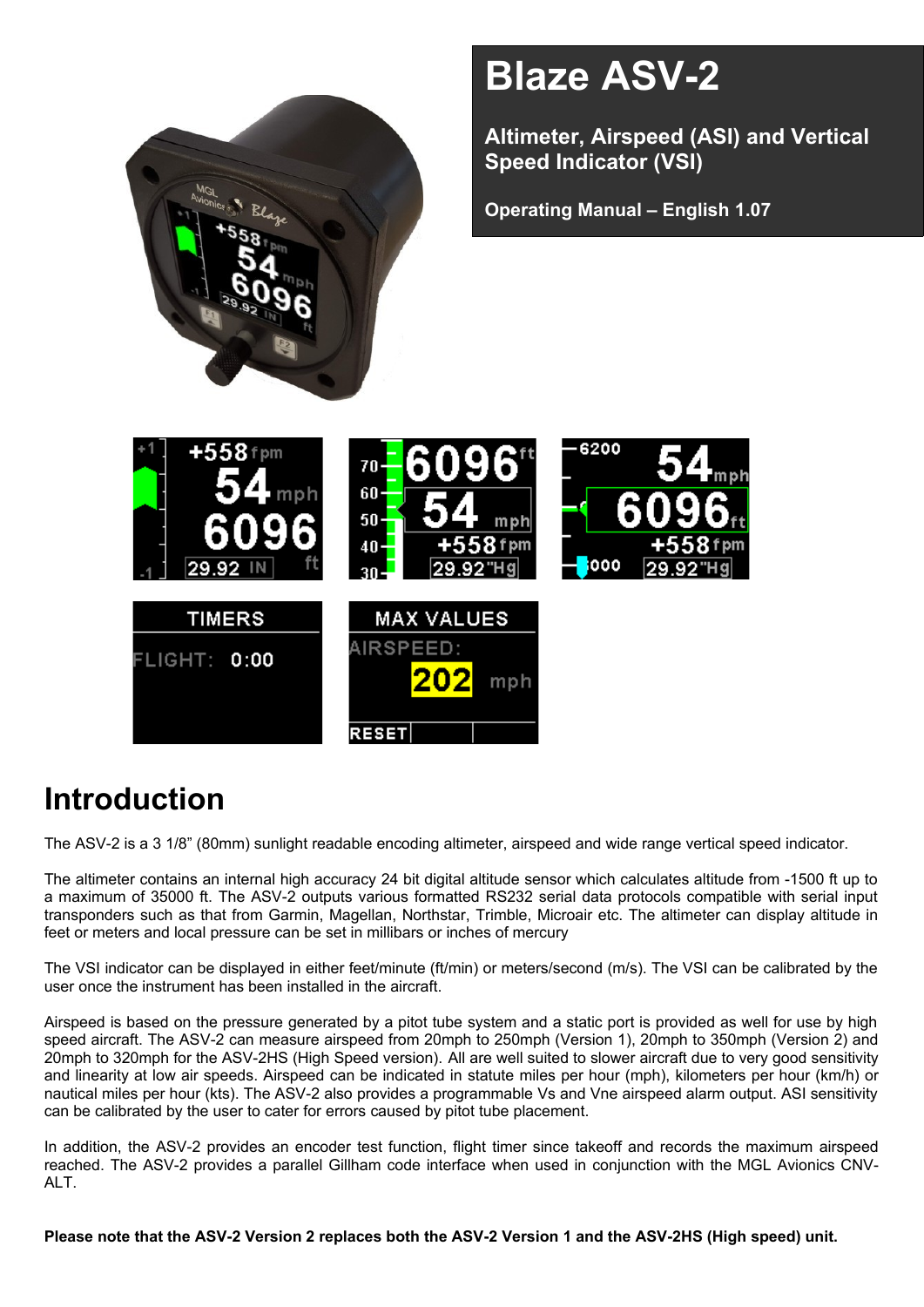# **1 Features**

- **• Large 2.6" high resolution 320x240, IPS (fully viewable in all directions), sunlight readable color LCD display**
- **• A choice of 3 different display screens with either an Altitude, VSI or Airspeed tape**
- **• An internal high accuracy 24 bit digital altitude sensor calculates altitude from –1500 ft up to a maximum of 35000 ft (-457m to 10668m)**
- **• The ASV-2 outputs various formatted RS232 serial data protocols compatible with serial input transponders such as that from Garmin, Magellan, Northstar, Trimble, Microair etc.**
- **• Provides a parallel Gillham code interface for transponders when used in combination with the MGL Avionics CNV-ALT**
- **• Built in encoder test function**
- **• The altimeter can display altitude in feet or meters**
- **• User settable altimeter bug when using the altimeter tape display**
- **• Local pressure can be set in millibars or inches of mercury**
- **• Contains a wide range VSI indicator from +/-20 ft/min to as high as +/-10000 ft/min**
- **• VSI units can be in feet/minute (ft/min) or in meters/second (m/s)**
- **• The ASV-2 measures airspeed from 20mph to 250mph (Version 1)**
- **• The ASV-2 measures airspeed from 20mph to 350mph (Version 2)**
- **• The ASV-2HS (High Speed version) measures airspeed from 20mph to 320mph**
- **• Both units are well suited to slow aircraft due to very good sensitivity and linearity at low air speeds**
- **• Includes a flight timer since takeoff**
- **• Airspeed units can be set to miles per hour (mph), kilometer per hour (km/h) or nautical miles per hour (kts)**
- **• Contains a programmable Vs and Vne airspeed alarm output**
- **• Provides a 50 entry flight log that stores duration of each of the last 50 flights. The flight timer can either be started automatically or by using a front push button**
- **• Records maximum airspeed reached in permanent memory**
- **• Includes a RS232 serial output for interfacing to external equipment e.g dataloggers, CNV-ALT etc.**
- **• Standard 3 1/8" (80mm) aircraft enclosure (can be front or rear mounted)**
- **• The LED backlight can automatically adjust to the ambient light, or it can be manually adjusted in the menu system**
- **• Rotary control plus 2 independent buttons for easy menu navigation and user input**
- **• Wide input supply voltage range of 8 to 30V DC**
- **• 1 year limited warranty**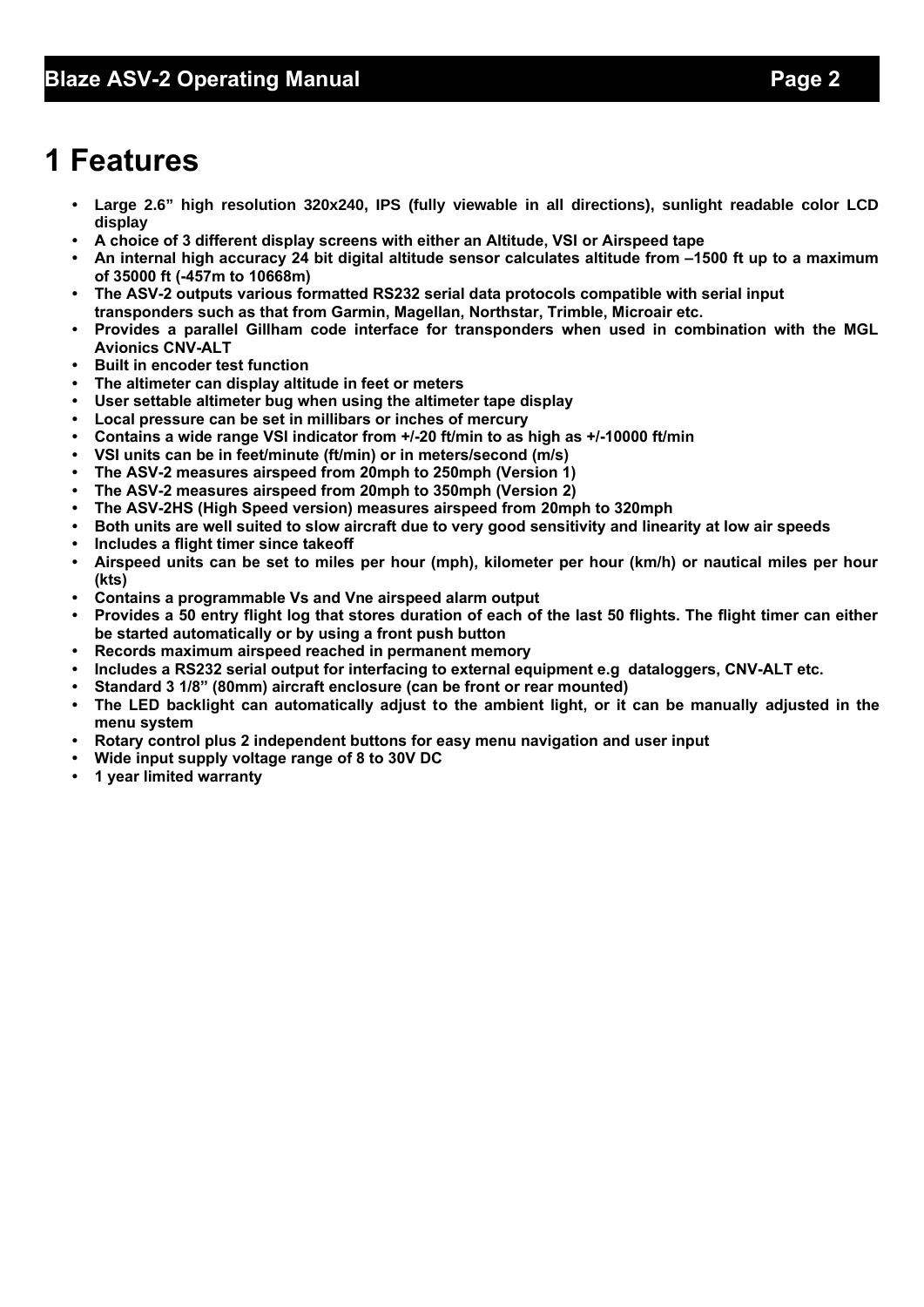### **Blaze ASV-2 Operating Manual** *Page 3*

# **2 Layout**



for up/down menu scrolling. Rotate the rotary control during the normal display mode to adjust the local pressure. Local pressure can be set in either mB or in "Hg.

# **3 Main Display**

The ASV-2 has 3 different display screens. The main display screen can be selected by using the *"TAPE"* menu option.

# **3.1 VSI "TAPE" Display**

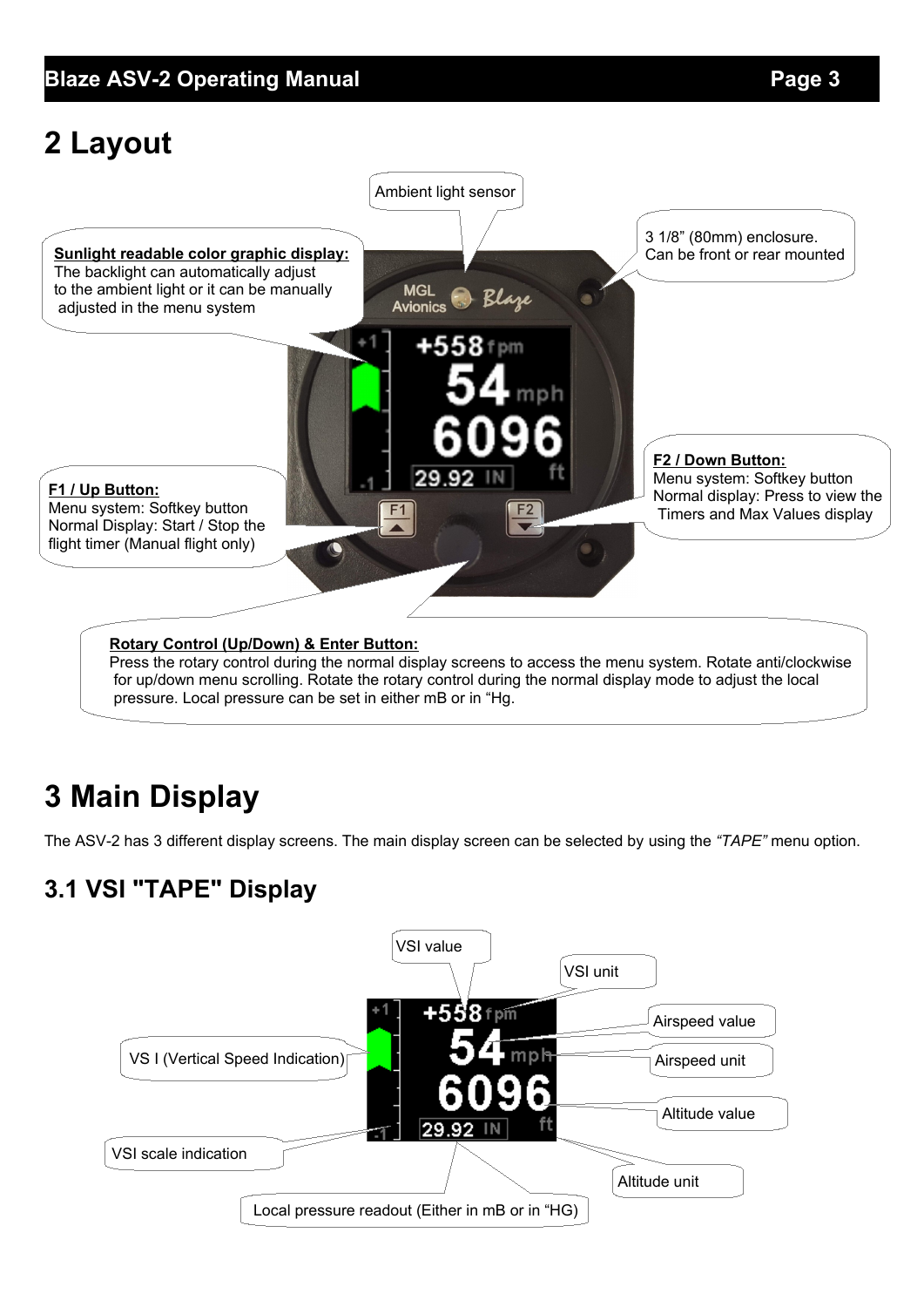# **3.2 Altitude "TAPE" Display**



# **3.3 Airspeed "TAPE" Display**

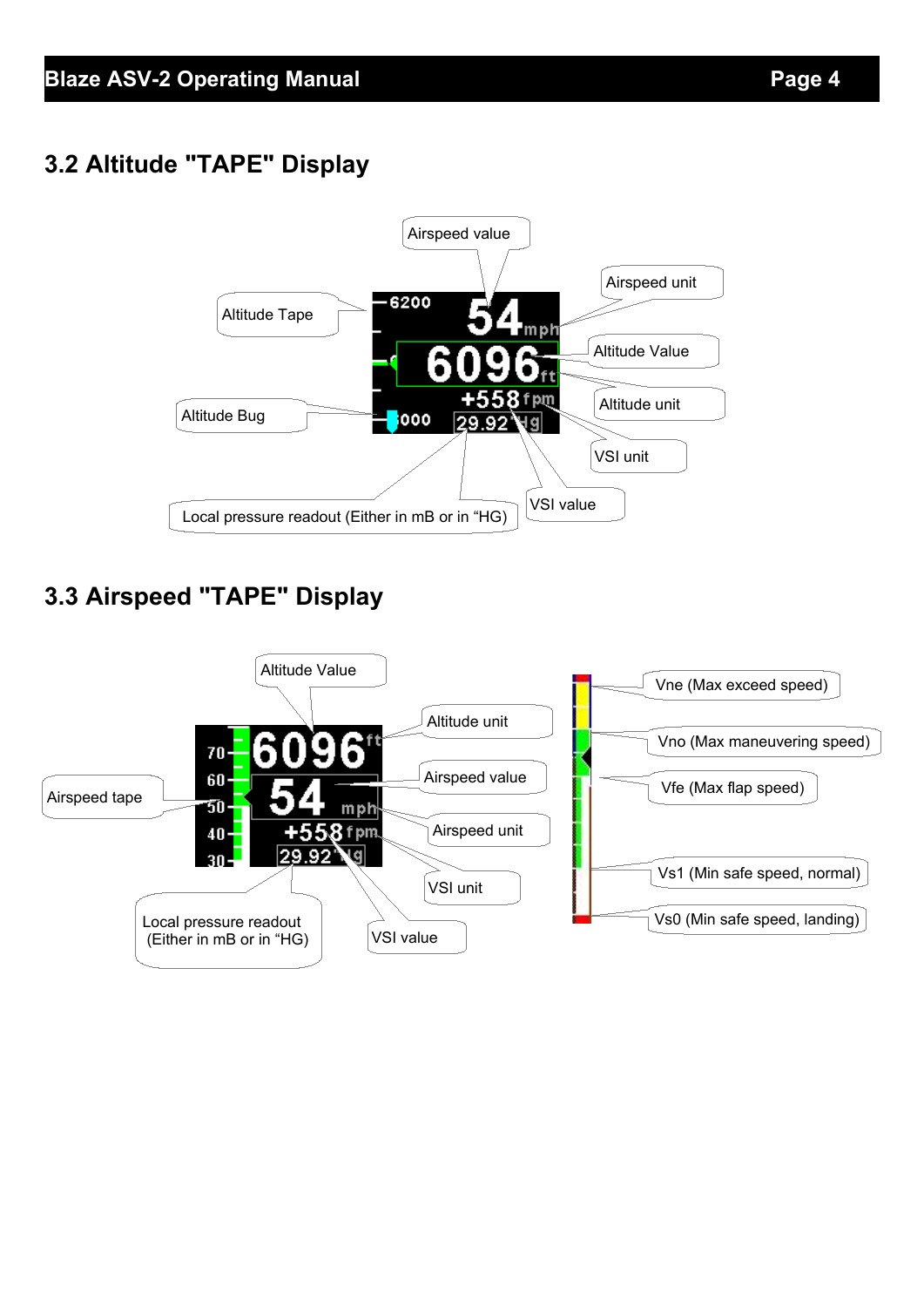### **3.4 Start / Stop flight display**



Press the F1/Up button during the normal display mode to manually start/stop a flight. This key is only active if the ASV-2 is setup to select the manual flight option

under the "TIMERS" setup menu.

 $X50$ 

### **3.5 Altitude Bug**



Press the F1/Down button during the altitude "TAPE" display to access the altitude bug setting screen. Press the F1/UP key to set the altitude bug to the current altitude or use the rotary control to adjust the altitude bug. Press the F2/Down key to change the increment / decrement unit to 50 or 500. Press the rotary control to exit and save.

The bug will be yellow when in the display screen and cyan when either above or below the limits of the display.

# **3.6 Timers display**



This display can be accessed by pressing the F2/Down button during the normal display mode.

### **3.7 Maximum Airspeed display**



This display can be accessed by pressing the F2/Down button during the normal display mode. Press the F1/Up button when the max values display is showing to reset the maximum values to the current airspeed.

> **Note: The maximum airspeed is stored in non-volatile memory and is recalled on power-up.**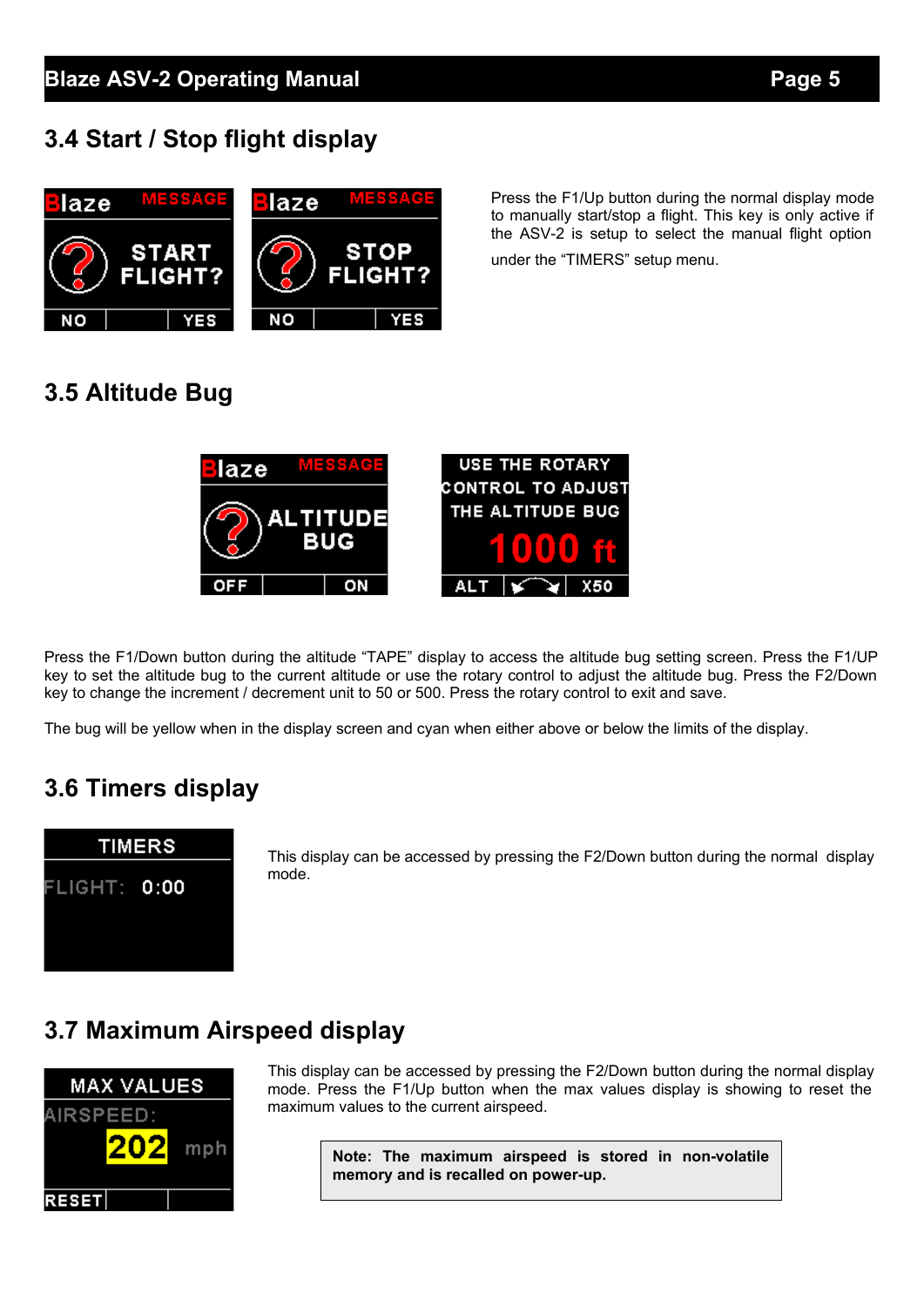# **4 Menu System**

Press the rotary control button during the normal display mode to enter the menu system. Use the rotary control to navigate through the menu system.



### **4.1 Exiting the menu system**

Press the F1/Up button to exit the menu system when the "EXIT" soft key is shown. All changes made during navigation of the menu system will be saved in non-volatile memory upon exiting. The instrument will not save any changes if you remove power before exiting the menu system.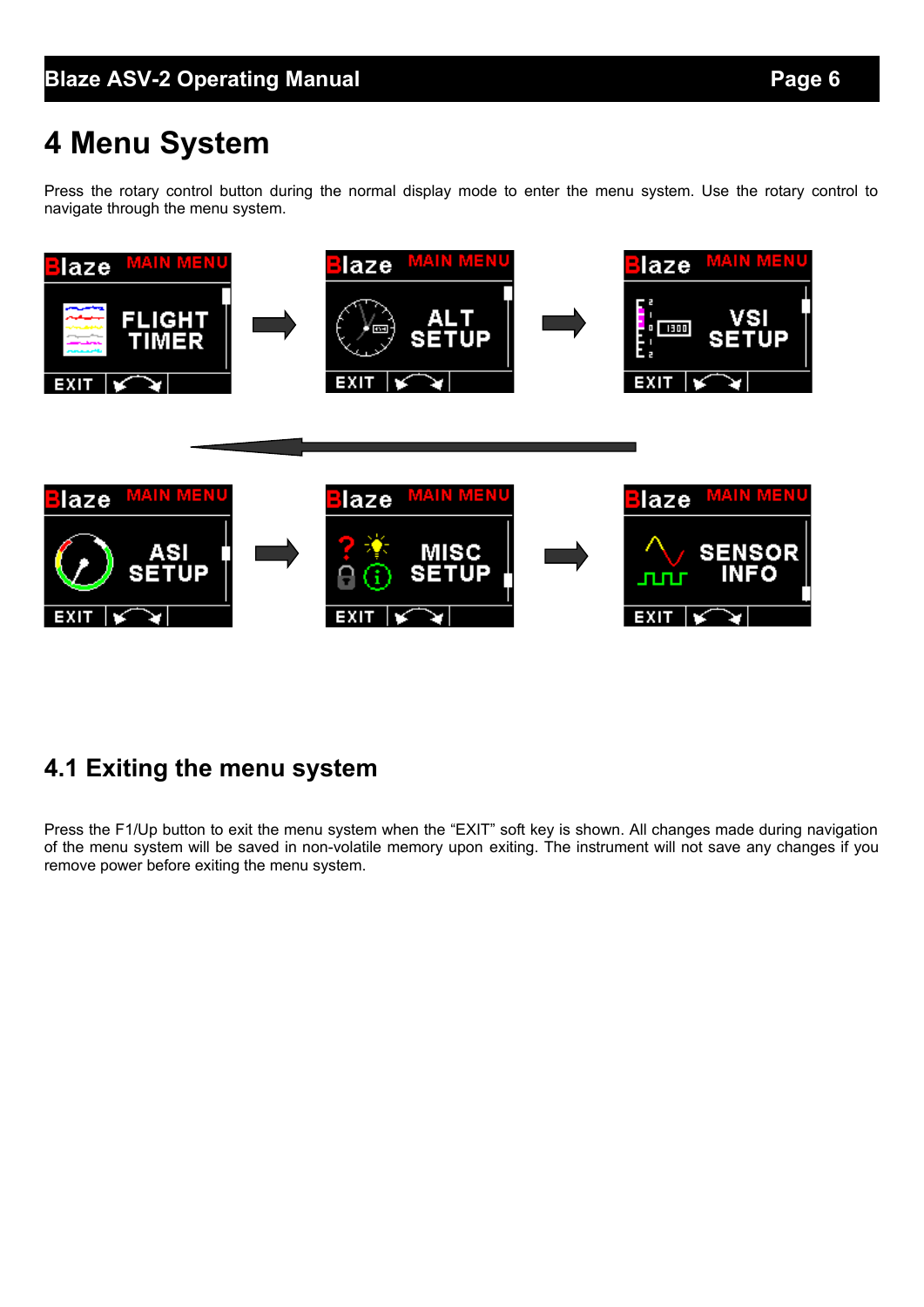## **Blaze ASV-2 Operating Manual** *Page 7*

### **4.2 Flight Timer**



#### *View Flight Log:*



# *Erase Flight Log:*

Use this function to erase the flight log stored in the ASV-2.

#### *Flight:*

Select whether you want the ASV-2 to automatically detect a flight or whether the pilot must press the F1/Up button to start/stop a flight. We recommend you select automatic flight detection.

### *T/O Airspeed:*

This menu option is only shown if the "DETECT" flight mode is selected. Enter the takeoff airspeed threshold that you want the flight timer to start incrementing.

Use the rotary control to view the next flight log entry.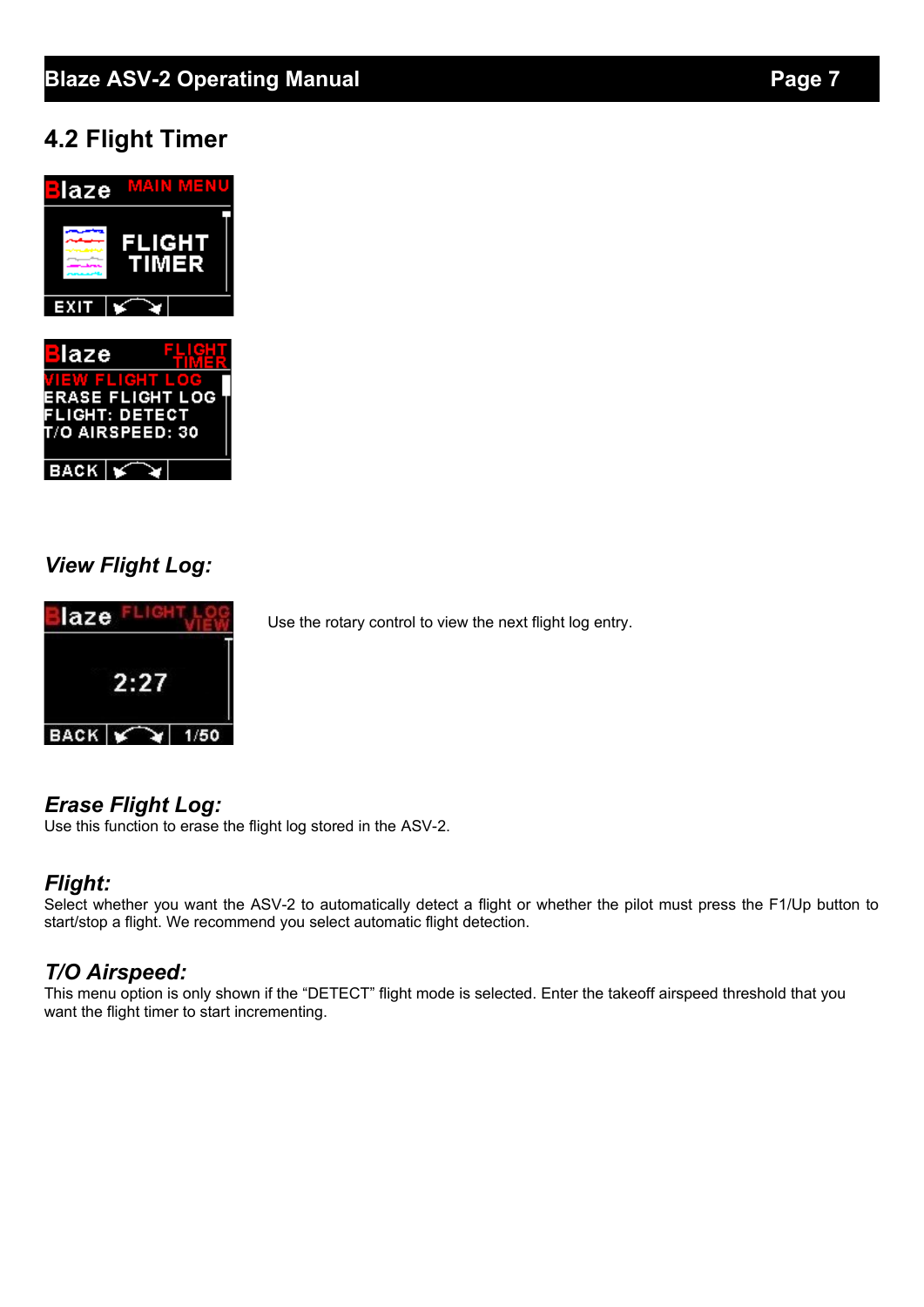## **4.3 ALT Setup (Altitude Setup)**



#### *Altitude Unit:*

Select if you want the altitude displayed in ft (feet) or m (meters).

#### *Pressure Unit:*

Select if you want the local pressure displayed in mb (millibars) or "Hg (inches of mercury).

#### *Resolution:*

Select the resolution of the altitude value, a selection of 1,10,25 or 100 ft or m can be selected.

#### *Position:*

Select whether you want the altitude display on the top or on the bottom of the main display (VSI Tape display only).

#### *ALT Calibrate*

This section allows for the calibration and fine tweaking of the altitude value. Before you begin, ensure that your calibrated and certified reference is set to the local pressure of 1013.25mB (29.92"Hg). The ALT-5 altitude value in ft (referenced to 1013.25mB (29.92"Hg)) is displayed in the top right hand corner of the display. All calibration must be done in feet.

The combined adjustments cater for both the altitude sensors offset and gain. Only start the calibration sequence once the instrument has been running for a minimum of 10 minutes.

Start the altitude calibration with the "CAL FACTOR" and make sure the "CAL GAIN" value is set to 100.00%.

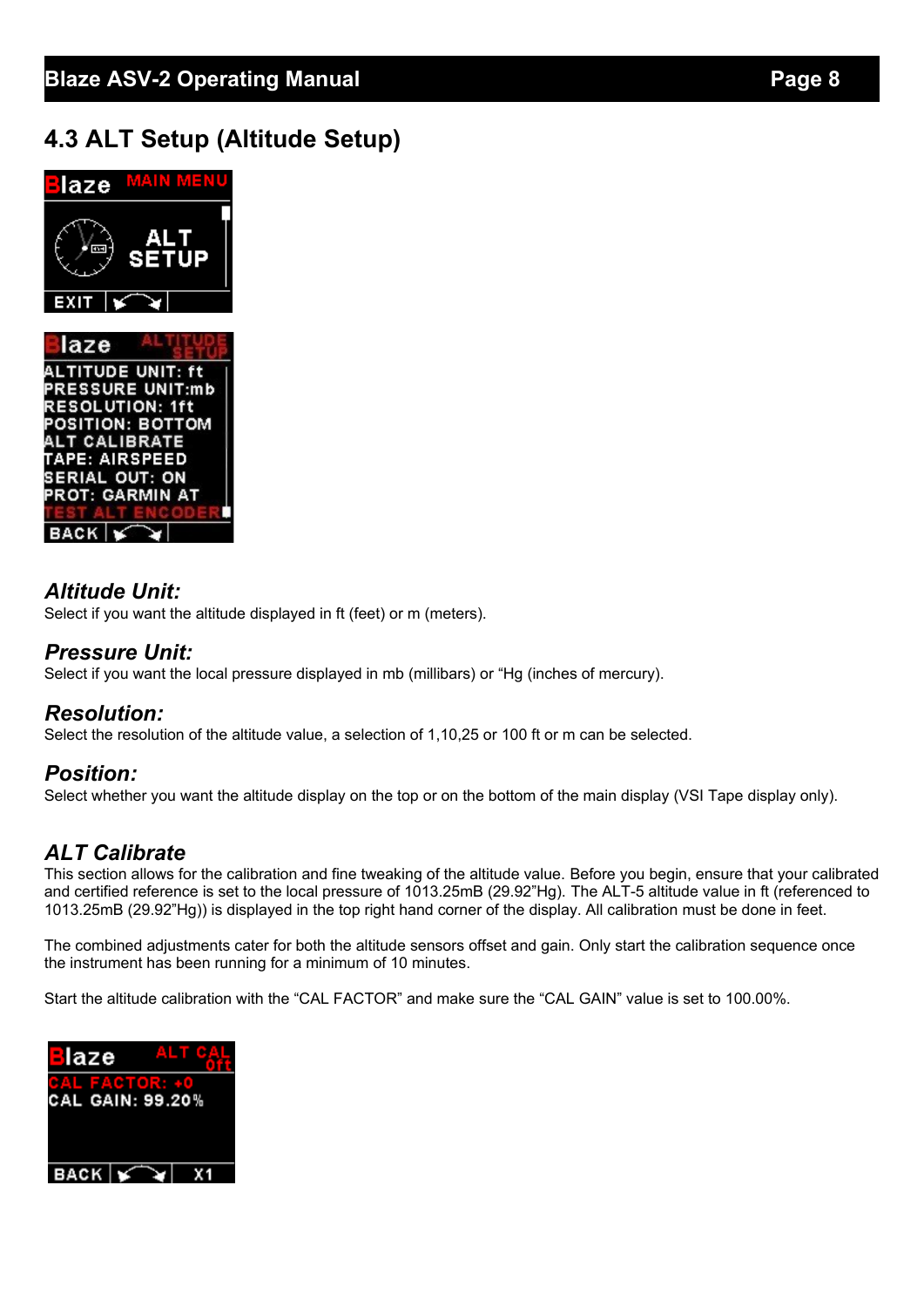#### *Cal Factor:*

This is the pressure sensor offset in 0.1mB increments. Adjust your static pressure to be close to sea level pressure. The exact altitude is not important and can be up to several hundred feet. Adjust the calibration factor so the altitude readout in the top right hand corner of the display agrees with your pitot static test set.

#### *Cal Gain:*

Once you are satisfied that the low level altitude "CAL FACTOR" is correct, apply a static pressure that will result in an altitude between 20000 and 30000 ft. Adjust the "CAL GAIN" until the altitude readout in the top right hand corner of the display agrees with your pitot static test set

**NOTE:** Adjusting the "CAL GAIN" also changes the low level altitude calibration achieved when adjusting the "CAL FACTOR". Please recheck your low level altitude calibration and adjust if necessary. Recheck your altitude readout at the higher altitude, and if needed slightly adjust the "CAL GAIN" again. Repeat the process until you are satisfied with both the "CAL FACTOR" altitude and the "CAL GAIN" altitude.

#### *Tape:*

Select the desired display tape (Altitude, VSI or airspeed). The main display screen will change according to this selection.

#### *Serial Out:*

Select "ON" to enable the RS232 serial altitude output. This formatted serial RS232 message can be directly interfaced to various RS232 serial input transponders. If a parallel Gillham output is required then a CNV-ALT can be purchased from your MGL Avionics distributor to convert the RS232 output to a parallel Gillham output.

#### *Prot:*

Select the protocol of the serial RS232 output message. The protocol can be selected between GARMIN AT, Magellan, Northstar / Garmin, Trimble / Garmin, MGL Avionics and Microair UAV. Please note that the baud rate is automatically adjusted according to which protocol is selected. The output format is as follows. The message contains the current pressure altitude with a fixed reference to 1013.25mB (29.92 inches mercury). All protocols use 8 databits, no parity, and 1 stop bit. The message is outputted once a second.

| <b>Protocol</b>      | <b>Baud</b><br>Rate | <b>Message format</b>                                                                                                                                                                                                         | <b>Example</b>                                    |
|----------------------|---------------------|-------------------------------------------------------------------------------------------------------------------------------------------------------------------------------------------------------------------------------|---------------------------------------------------|
| Garmin AT            | 1200                | #AL, space, +/-, five altitude digits right<br>justified zero padded, T+25, checksum,<br>carriage return                                                                                                                      | #AL +02372T+25DF[CR]                              |
|                      |                     | The checksum is a simple modulo 256 sum<br>of the binary values of the individual<br>characters. The checksum is sent as two<br>characters in hexadecimal format                                                              |                                                   |
| Magellan             | 1200                | #MGL, +/-, five altitude digits right justified<br>zero padded, T+25, checksum, carriage<br>return                                                                                                                            | \$MGL+02372T+2513[CR]                             |
|                      |                     | The checksum is a simple modulo 256 sum<br>of the binary values of the individual<br>characters. The checksum is sent as two<br>characters in hexadecimal format                                                              |                                                   |
| Northstar,<br>Garmin | 4800                | ALT, space, five altitude digits right justified<br>zero padded, carriage return                                                                                                                                              | ALT 02372[CR]                                     |
| Trimble,<br>Garmin   | 9600                | ALT, space, five altitude digits right justified<br>zero padded, carriage return                                                                                                                                              | ALT 02372[CR]                                     |
| <b>MGL Avionics</b>  | 9600                | ALT, +/-, five altitude digits right justified<br>zero padded, 1013.25mB (29.92"Hg)<br>referenced, C, +/-, five altitude digits right<br>justified zero padded (corrected to local<br>pressure), L, local pressure setting in | ALT+02372C+02372L1013+0000XCAJ<br>CR <sub>1</sub> |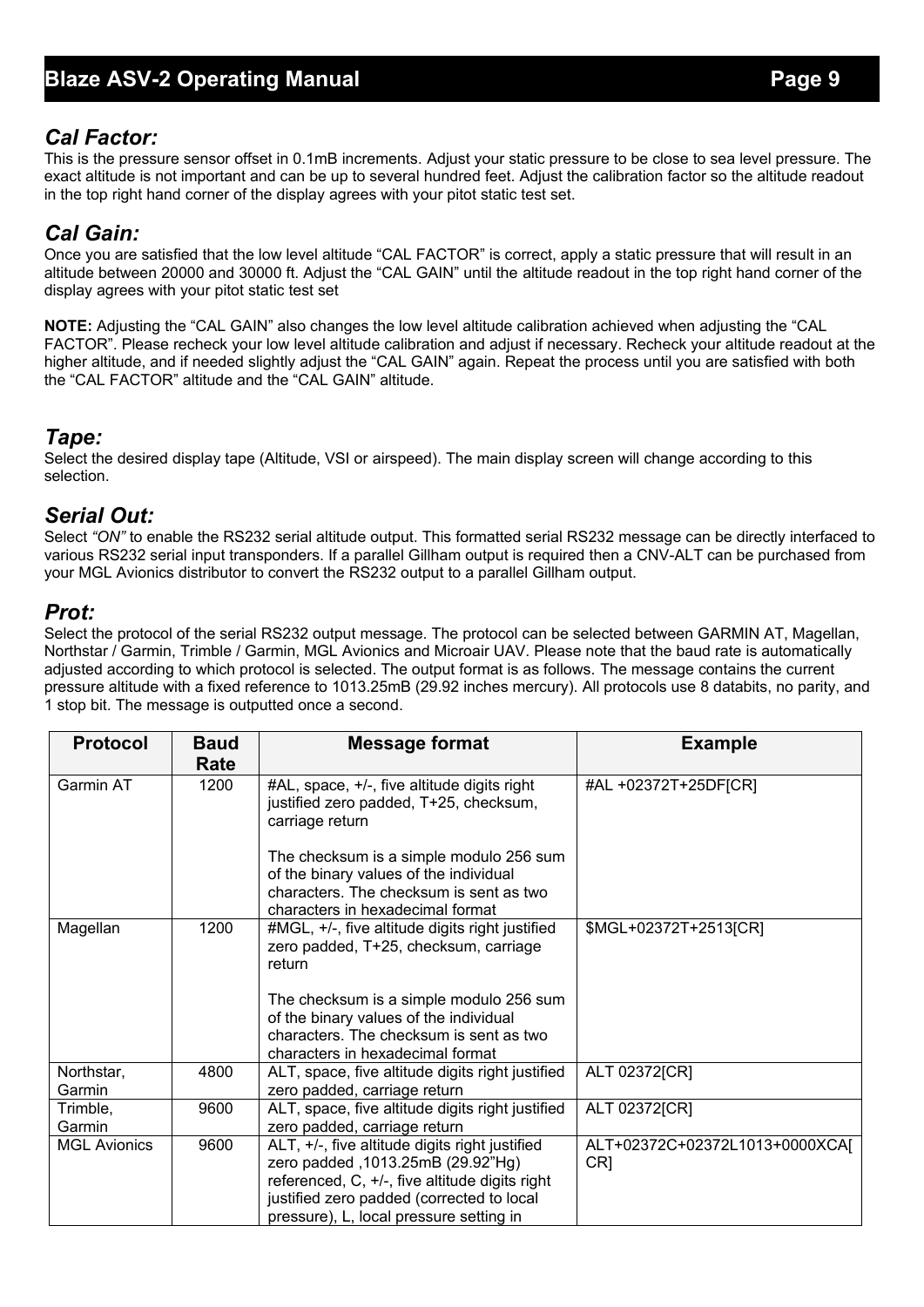## **Blaze ASV-2 Operating Manual** *Page 10* **Page 10**

|              |       | millibars, +/-, four digit VSI reading right<br>justified zero padded in ft/min, X,<br>checksum, carriage return                                                 |                   |
|--------------|-------|------------------------------------------------------------------------------------------------------------------------------------------------------------------|-------------------|
|              |       | The checksum is a simple modulo 256 sum<br>of the binary values of the individual<br>characters. The checksum is sent as two<br>characters in hexadecimal format |                   |
| Microair UAV | 9600  | STX, a, =, five altitude digits right justified<br>zero padded, ETX                                                                                              | [STX]a=02372[ETX] |
| Infiniteg    | 57600 | See Infiniteg protocol format below                                                                                                                              |                   |
| $STX=0x02$   |       |                                                                                                                                                                  |                   |
| $ETX=0x03$   |       |                                                                                                                                                                  |                   |
| $CR = 0x0D$  |       |                                                                                                                                                                  |                   |

#### **Infiniteq protocol format:**

#### **STX, Address, Message type, Length, Data payload, Checksum, ETX**

STX: Start of text (0x02)

Address: unsigned char (8bit), (0x01)

Message Type: unsigned char (8bit), (0x06)

Length: unsigned char (8bit), Length of the data payload (does not include the STX, Address, message type, checksum or ETX), (0x0e)

Data payload:

| Altitude:       | Signed Long (32 bit), Altitude in feet (Referenced to 1013.25mB)     |
|-----------------|----------------------------------------------------------------------|
| Altitude:       | Signed Long (32 bit), Altitude in feet (Corrected to local pressure) |
| Local Pressure: | Unsigned Int (16 bit), Local pressure setting in millibars           |
| Vertical Speed: | Signed Int (16 bit), Vertical Speed in ft/min                        |
| Airspeed:       | Unsigned Int (16 bit), Airspeed in mph                               |

Checksum: unsigned char (8bit), XOR of all bytes starting from the unit address to the end of the data payload. The checksum is seeded with 0xa5. (does not include the STX or ETX)

ETX: End of text (0x03)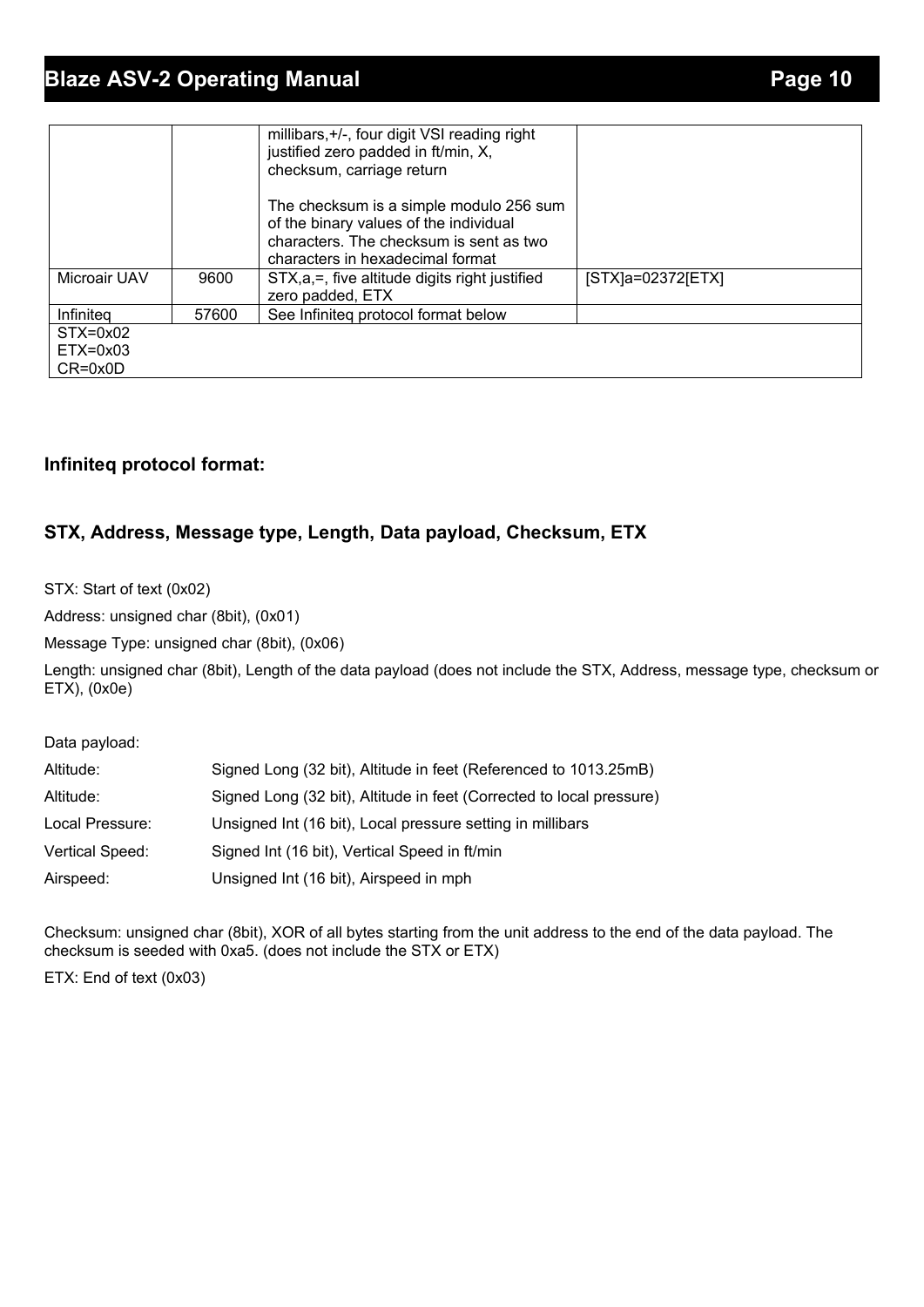#### *Test Alt Encoder:*

This is a handy function to test the ASV-2 transponder interface once the installation has been completed. The serial output will output specific altitudes which can then can be used to test the serial RS232 output and the parallel gillham output if using a CNV-ALT converter. The ASV-2 will resume the normal output of the indicated altitude upon exiting the test function.

| WARNING<br>THE ALTITUDE TEST<br><b>FUNCTION IS ONLY</b><br>TO BE USED WHEN<br><b>NOT IN FLIGHT</b><br>BACK Y | <b>USE THE ROTARY</b><br><b>CONTROL TO ADJUST</b><br>THE TEST ALTITUDE<br>-10006<br>$BACK$ $\sim$ |
|--------------------------------------------------------------------------------------------------------------|---------------------------------------------------------------------------------------------------|
|                                                                                                              |                                                                                                   |

The following codes are outputted:

| <b>Altitude</b> | D <sub>4</sub> | Α1 | A <sub>2</sub> | A <sub>4</sub> | <b>B1</b> | <b>B2</b> | <b>B4</b> | C1 | C <sub>2</sub> | C <sub>4</sub> |
|-----------------|----------------|----|----------------|----------------|-----------|-----------|-----------|----|----------------|----------------|
| $-1000$ ft      | ∩              |    | 0              | 0              | 0         |           | 0         |    |                |                |
| $-900$ ft       | n              |    | 0              | 0              | 0         | 0         | 0         |    |                |                |
| $-700$ ft       | n              |    | 0              | 0              | 0         | 0         |           |    | 0              |                |
| $-400$ ft       | ∩              |    | 0              | 0              | 0         |           |           | 0  |                |                |
| $-200ft$        | n              |    | 0              | 0              | 0         |           |           | ი  |                |                |
| 800ft           | n              | 0  | 0              | 0              |           |           | 0         | 0  | $\Omega$       |                |
| 2800ft          | ∩              |    | 0              |                |           |           | 0         | 0  | 0              |                |
| 6800ft          | n              | 0  |                |                | 0         | 0         | 0         | ი  | 0              |                |
| 14800ft         | ∩              |    |                | 0              | 0         | 0         | 0         | 0  | $\Omega$       |                |
| 30800ft         |                |    | 0              | O              | 0         |           | 0         |    |                |                |

Each altitude reporting code line must be tested for integrity of connection if at any time the aircraft connections to the transponder or altitude data source have been removed and reconnected. Integrity of the connections may be verified by performing a test of mode C function of the transponder system.

**Warning:** Do not use this function while in flight as incorrect altitude information will be sent to the transponder.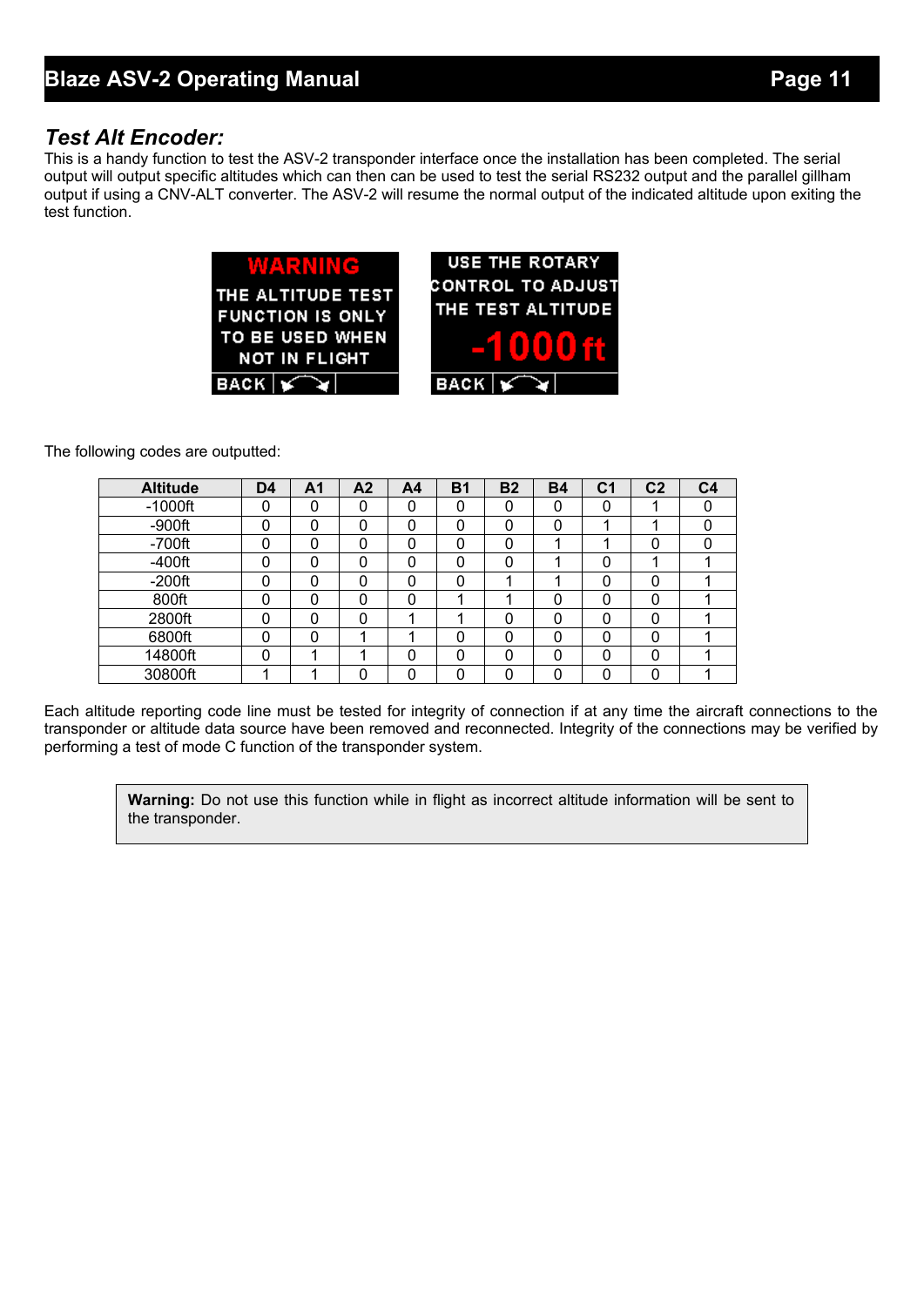# **4.4 VSI Setup (Vertical Speed Indicator Setup)**



### *VSI Display:*

Select if you want the VSI to be displayed.

#### *VSI Unit:*

Select if you want the VSI to be displayed in *"ft/min"* (feet/minute) or *"m/s"* (meters/second).

#### *Scale:*

Select the VSI scale most suited for your aircraft.

#### *VSI Cal:*

This is a function that is used to calibrate your VSI to read exact rates of climb or decent. This function works as a percentage of initial reading. The default setting for this function is 100%. Increasing this value increases the VSI reading and decreasing the value decreases the reading.

#### **Suggested VSI calibration method**

After you have installed the instrument, perform a calibration flight. This should be done in very calm conditions. Turbulence and thermal activity will make accurate calibration impossible. Many areas have ideal conditions during early mornings or late afternoons. Place the instrument in ft/min for ease of calibration. Take your aircraft to a few thousand feet above ground and start a glide with a low power setting. Take a stopwatch and when the glide is stable (stable VSI reading) start the stopwatch. Take note of your altimeter reading at the same time. Continue the stable glide for one minute exactly. After the minute has finished, take another reading of your altimeter.

#### **Example:**

VSI reading during stable glide: -400 ft/min Start altitude: 2500 ft. End altitude: 2050 ft. In the above example the VSI is under reading by about 12%. Set your VSI calibration to 112% to cancel out the error.

#### *Tape:*

Select the desired display tape (Altitude, VSI or airspeed). The main display screen will change according to this selection.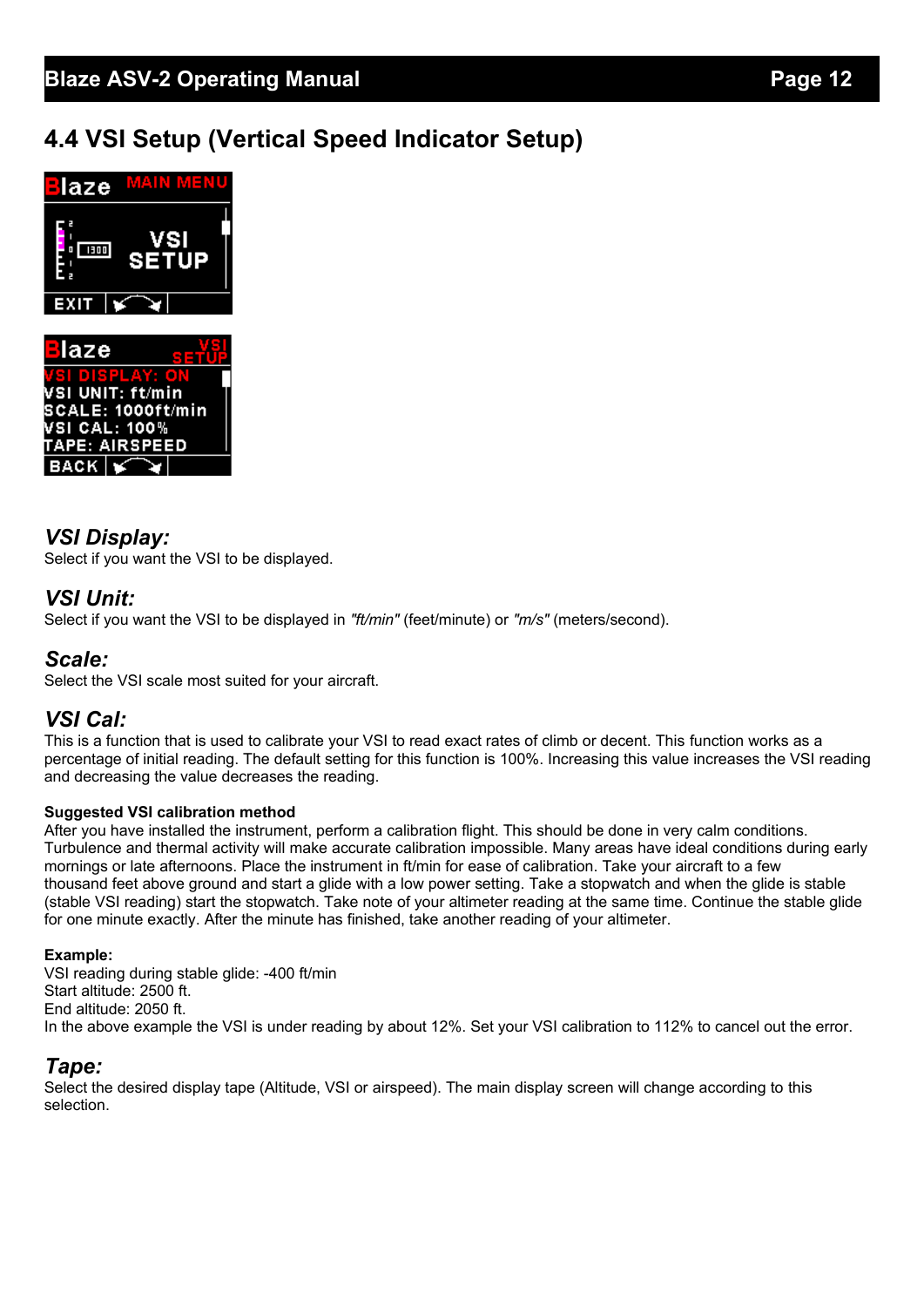### **4.5 ASI Setup (Airspeed Setup)**



#### *Zero ASI Sensor:*

This setup allows your instrument to measure the zero airspeed reading of the airspeed sensor and set a calibration value internally for this. This is equivalent to some mechanical airspeed indicators that have an adjustment to set the needle to zero when the aircraft is not moving. You would use this function occasionally if you see an airspeed reading when the aircraft is at rest. This may be caused by aging of the built in pressure sensor or related electronics. When this function is performed make sure that there is no air flow into the pitot tube as this would result in an incorrect internal calibration.



#### *ASI Unit:*

Select if you want the ASI to be displayed in mph (statute miles per hour), km/h (kilometers per hour) or kts (nautical miles per hour).

#### *ASI Filter:*

This function can be used to select the signal filter time constant. Selections are *"NONE"*, *"FAST"* or *"SLOW"*. This selection influences the rate at which your ASI can change its reading. If you have an installation that suffers from strong turbulence at the pitot tube, select "slow". If you have a very clean airflow in front of the pilot tube you can select "fast" which will give you a faster response to airspeed changes.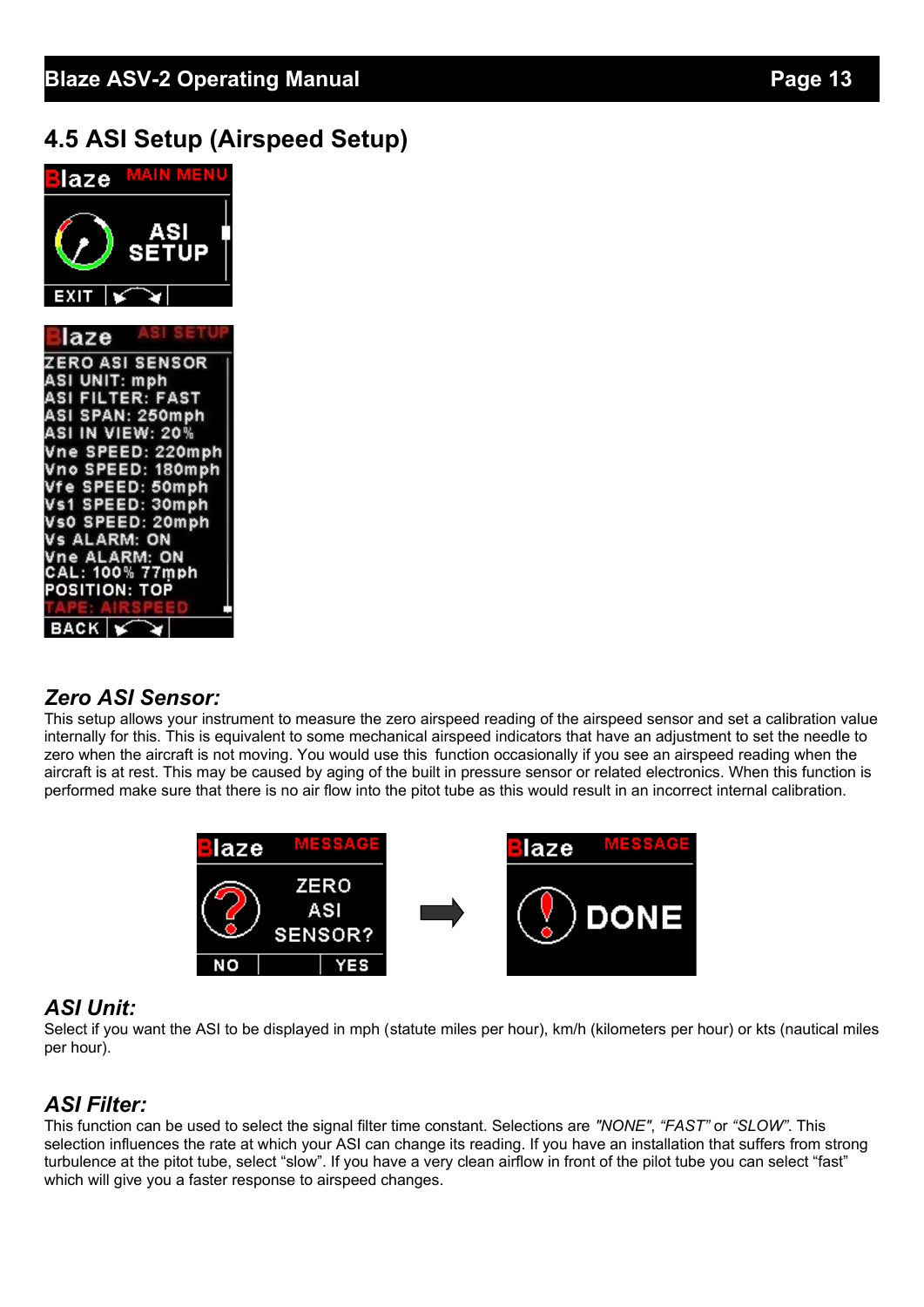#### *ASI Span:*

Select the maximum airspeed that you want the airspeed tape to display. This can give you increased display resolution.

#### *ASI In View:*

Adjust this setting to set the amount of tape to view. For example, setting this value to 30% and your "ASI SPAN" to 250 will result in the tape showing 75 on the display at a time.

#### *Vne Speed: (Max Exceed Speed)*

Enter you maximum speed you aircraft should not exceed.

#### *Vno Speed: (Max Maneuvering Speed)*

Enter your maximum maneuvering speed.

#### *Vfe Speed: (Max Flap Speed)*

Enter the maximum speed that is permissible with the flaps extended.

#### *Vs1 Speed: (Min Safe Speed, Normal)*

Enter your minimum safe speed for normal flight of your aircraft

#### *Vs0 Speed: (Min Safe Speed, Landing)*

Enter your minimum safe speed for landing your aircraft

#### *Vs Alarm:*

This enables or disables Vs Alarm.

#### *Vne Alarm:*

This enables or disables the VNE alarm.

#### *Cal:*

During the factory calibration a factor has been determined and entered here that will give you accurate airspeed, provided your pitot tube is not influenced by pressure effects caused by airflow around your airframe. The calibration is displayed in % of the reading, you can increase or decrease the reading if required to help cancel out under or over reading of the airspeed indicator on your aircraft.

#### *Position:*

Select whether you want the airspeed display on the top or on the bottom of the main display (VSI Tape display only).

#### *Tape:*

Select the desired display tape (Altitude, VSI or airspeed). The main display screen will change according to this selection.

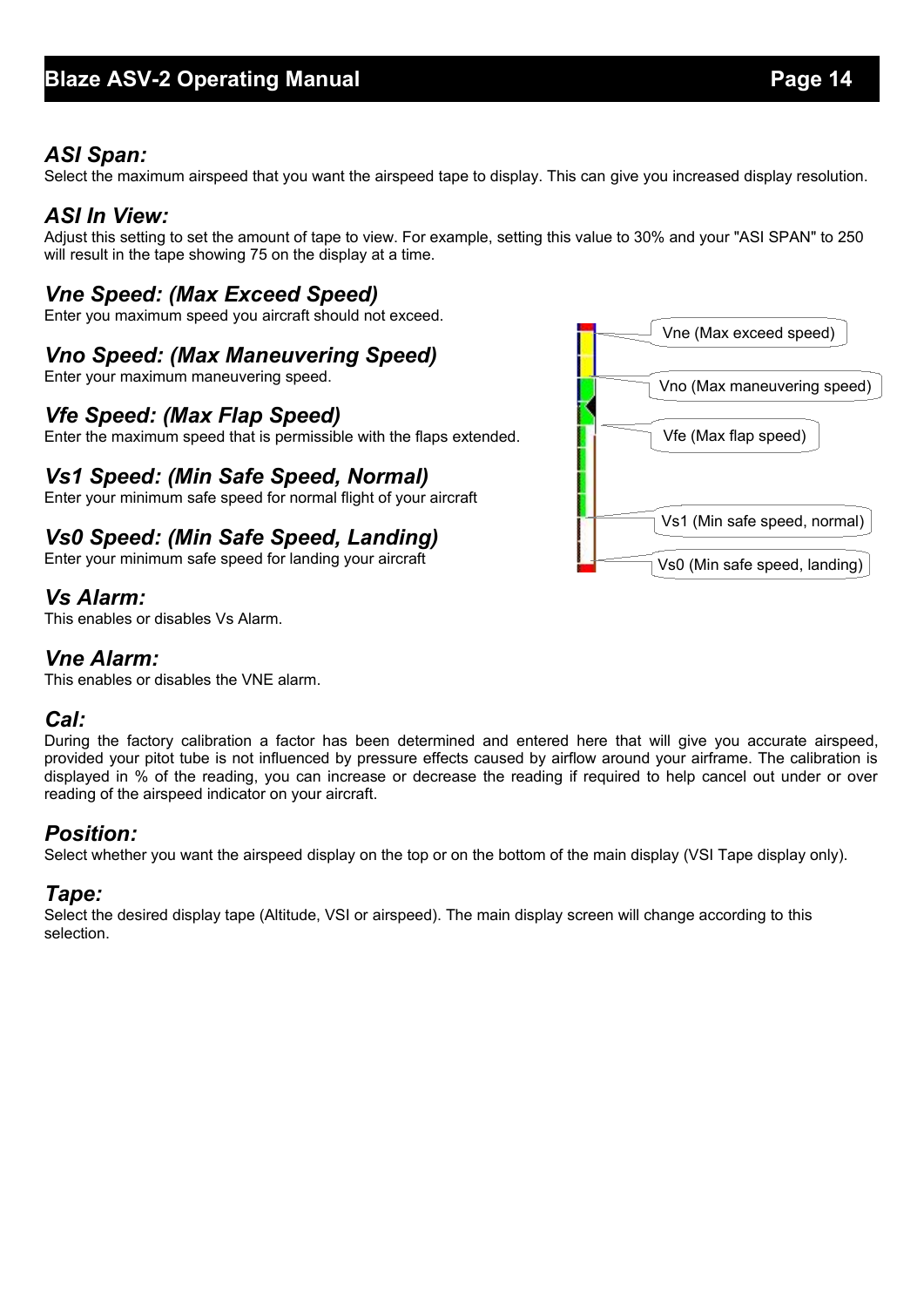## **4.6 MISC Setup (Miscellaneous Setup)**



### *Backlight:*

| laze <sup>BACKLIC</sup>                     |
|---------------------------------------------|
| <b>CKLICHT MAN</b><br><b>USE THE ROTARY</b> |
| <b>CONTROL TO ADJUST</b><br>THE BACKLIGHT   |
|                                             |
| <b>BACK</b>                                 |



# *Security Setup:*

BACK

Select manual or automatic backlight control.

Use the rotary control in manual mode to adjust the backlight brightness.

Allow 3 seconds for the display to adjust to the ambient lighting conditions when using the automatic backlight mode. The display will set the backlight to the dim setting if the ambient light is less then the threshold setting, alternatively the display will set the backlight to the bright setting if the ambient light is greater then the threshold setting. The ambient light received is shown as the ADC value in the top header. Use this value to set the threshold value.

#### Select this menu option if you want to password protect the menu system. laze laze laze laze laze **CHANGE CODE CONFIRM NEW**<br>CODE SECURITY<br>ODE ENTER NEW **ENTER** CODE **HANGED** n  $BACK$ >. **BACK BACK BACK BACK**

#### *Information:*



This menu option displays information about the unit.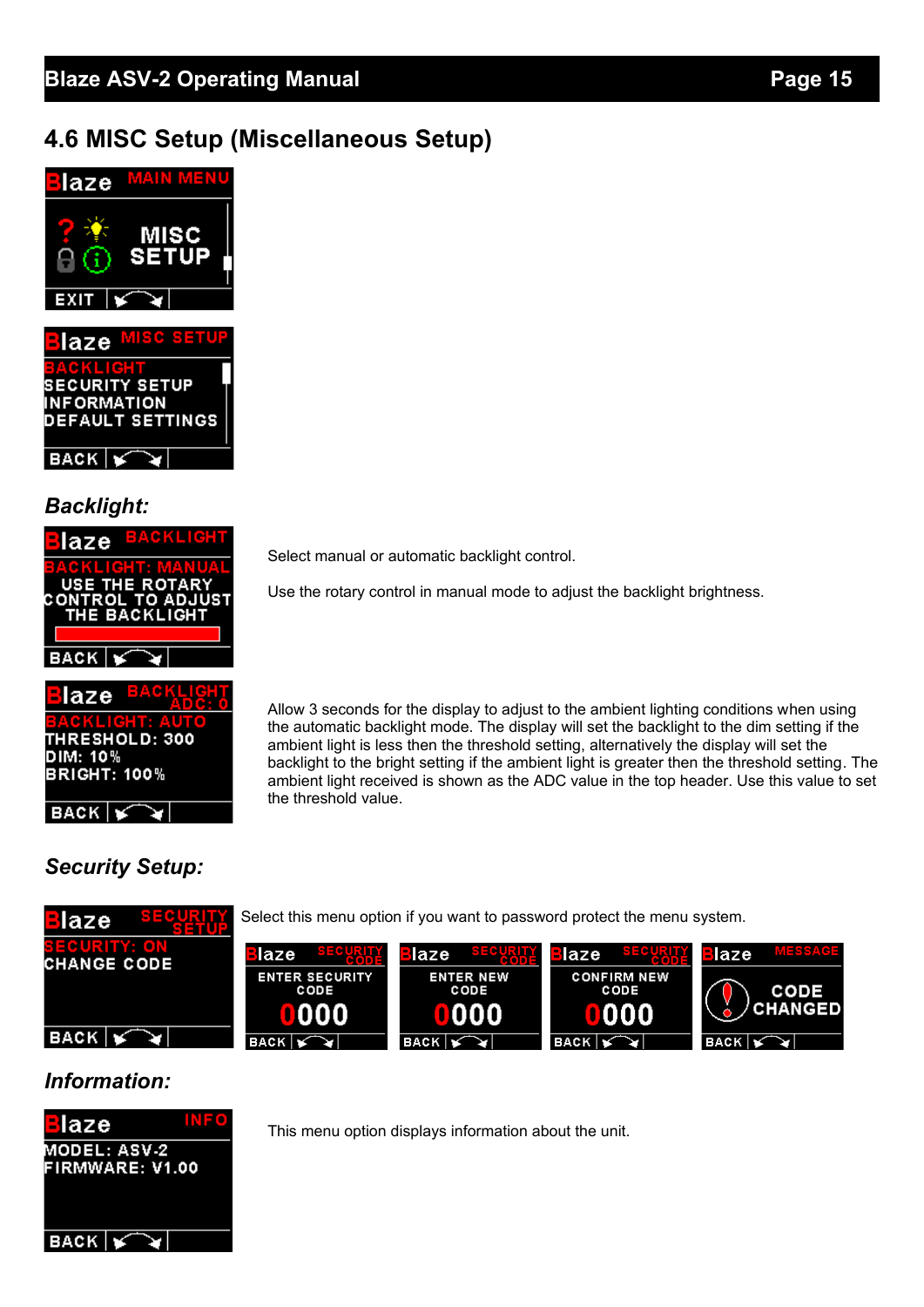### **Blaze ASV-2 Operating Manual** *Page 16* **Page 16**

### *Default Settings:*



Select this menu option to reset all the settings to factory defaults.

### **4.7 Sensor Info**



This menu displays information about the altitude and airspeed sensors.

# **5 Loading factory default settings**



Press and hold the F1/Up button and rotary control during power up to load the preprogrammed factory default settings. The following screen will be displayed:

Factory default settings can also be loaded in the Miscellaneous setup menu.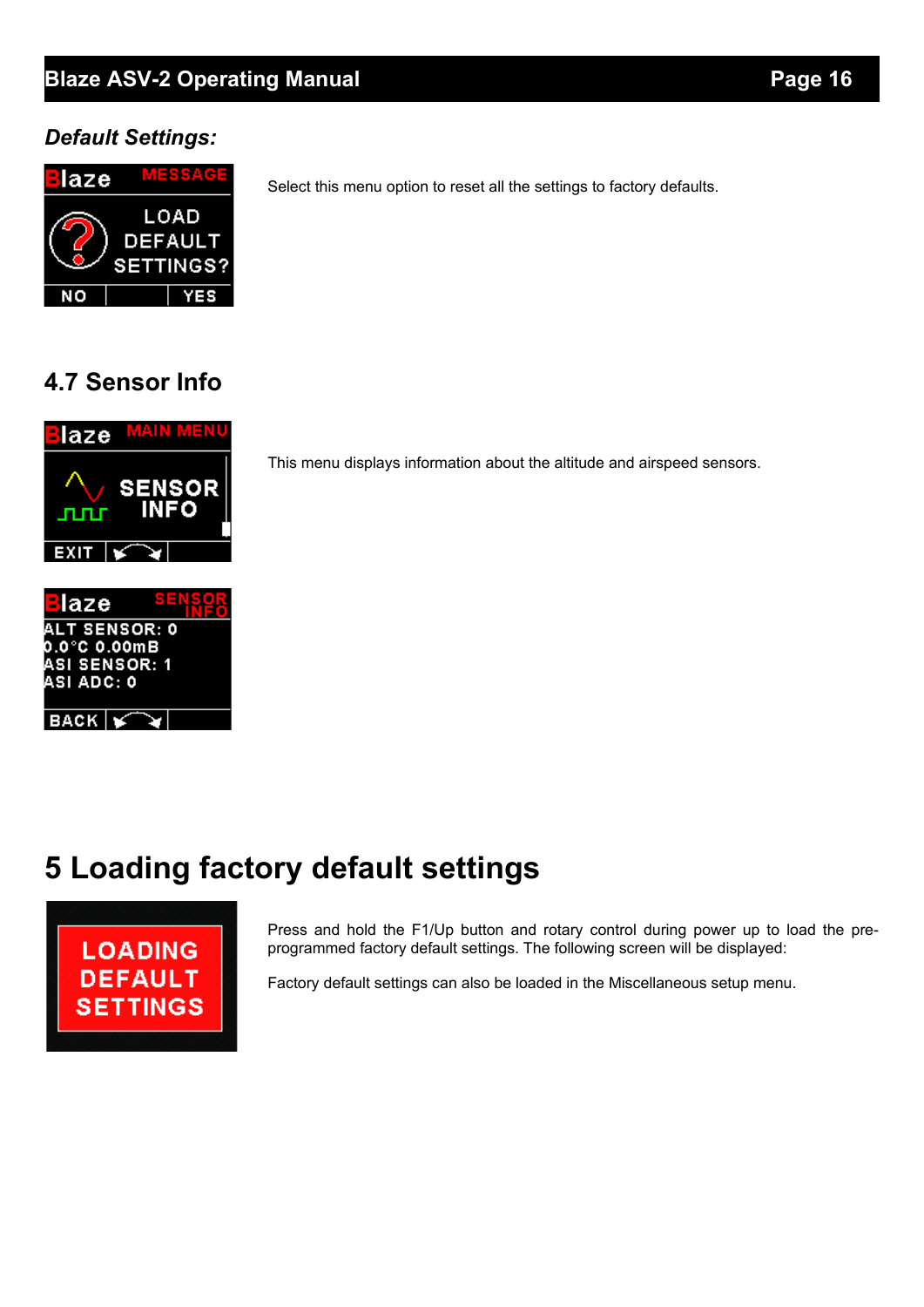# **6 Error Messages**



Unit settings CRC error. Load default settings to restore to factory defaults. If the error message still persists then it could possibly be a non-volatile memory failure in which case the instrument will then have to be returned to the factory.

Calibration constants CRC error. The instrument could possibly have a non-volatile memory failure in which case the instrument will then have to be returned to the factory.

**CALIBRATION CONSTANTS CRC ERROR** 

**INTERNAL FLASH CRC ERROR** UNIT:123456 CODE:654321

Internal flash CRC error. The instrument does a firmware check on the program when power is applied to the instrument . If the program is corrupt in any way then the internal flash CRC error will be displayed. Reload the instruments firmware and load default settings. If the error message still persists then it could possibly be an internal flash memory failure in which case the instrument will then have to be returned to the factory.

# **MAX VALUES CRC ERROR**

Max Values CRC error. Load default settings to restore to factory defaults. If the error message still persists then it could possibly be a non-volatile memory failure in which case the instrument will then have to be returned to the factory.



Altitude sensor error. The instrument could have a faulty altitude sensor in which case the instrument will then have to be returned to the factory.



Airspeed sensor error. The instrument could have a faulty airspeed sensor in which case the instrument will then have to be returned to the factory. (Digital airspeed sensor models only)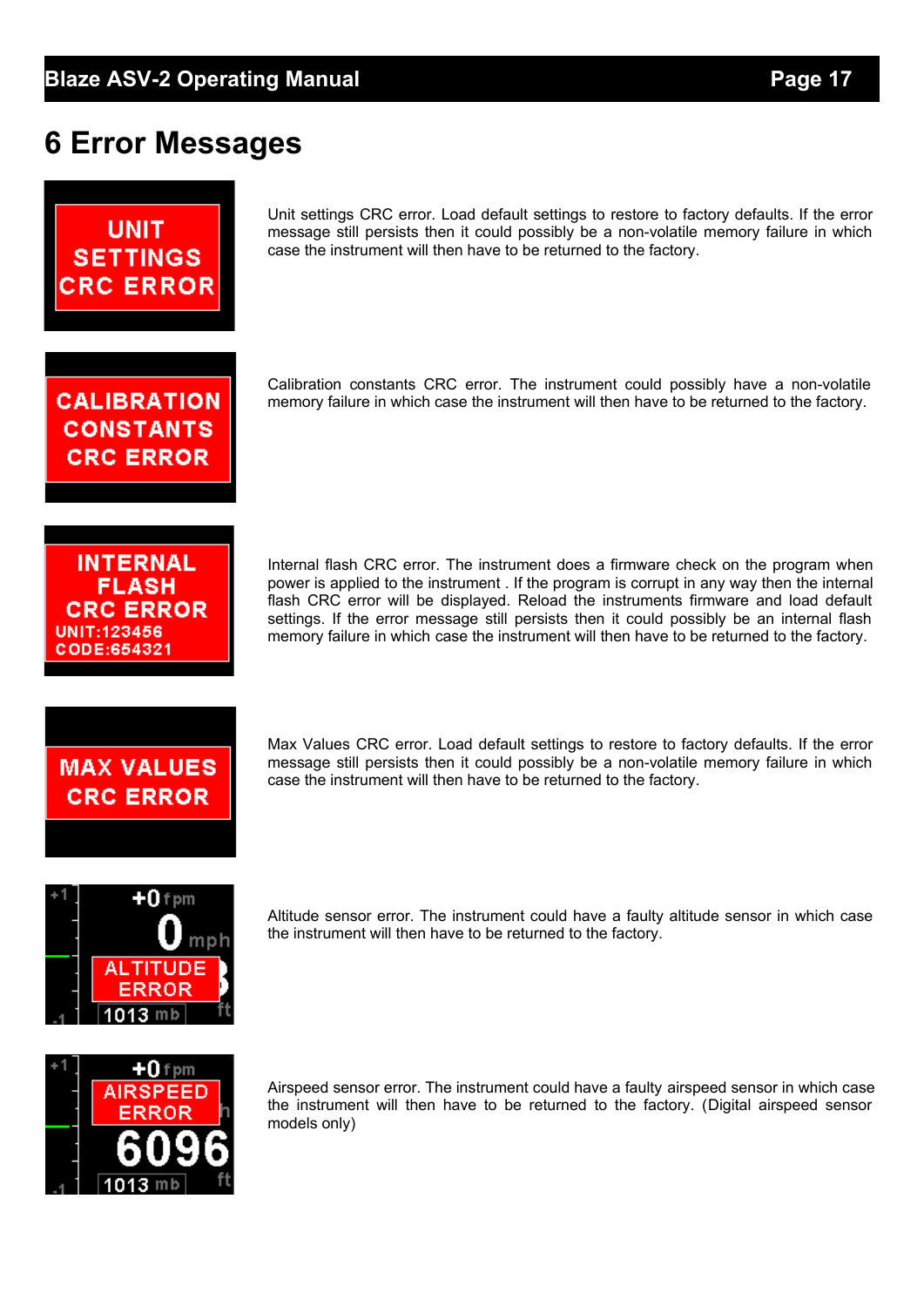# **7 Specifications**

| <b>Operating Temperature Range</b>    | -10°C to +55°C (14°F to 131°F)                                              |  |  |
|---------------------------------------|-----------------------------------------------------------------------------|--|--|
| <b>Storage Temperature Range</b>      | -20°C to 80°C (-4°F to 176°F)                                               |  |  |
| <b>Humidity</b>                       | <85% non-condensing                                                         |  |  |
| <b>Power Supply</b>                   | 10 to 30Vdc                                                                 |  |  |
| <b>Current Consumption</b>            | Approx. 125mA @ 12V (backlight highest setting), 50mA @12V (backlight       |  |  |
|                                       | lowest setting)                                                             |  |  |
|                                       | 2.6" 320x240 IPS color LCD display                                          |  |  |
| <b>Display</b>                        | Minimum 600cd/m2 brightness                                                 |  |  |
|                                       | Sunlight readable with anti-glare coating                                   |  |  |
|                                       | LED Backlight can be set to automatic or can be manually adjusted           |  |  |
| <b>Alarm Output</b>                   | Open collector transistor switch to ground                                  |  |  |
|                                       | Maximum rating 0.25A                                                        |  |  |
| <b>Dimensions</b>                     | see Blaze series dimensional drawing                                        |  |  |
| <b>Enclosure</b>                      | 3 1/8" (80mm) ABS, black in color, front or rear mounting. Flame retardant. |  |  |
| Weight                                | Approx. 160 grams (Instrument excluding cables)                             |  |  |
| Non-volatile memory storage           | 100000 write cycles                                                         |  |  |
| <b>Altitude sensor ADC resolution</b> | 24 bit                                                                      |  |  |
| <b>Altimeter range</b>                | -1500ft to 35000ft (-457m to 10668m)                                        |  |  |
| <b>Altitude units</b>                 | ft or m                                                                     |  |  |
| <b>Baro Correction Range (inHg)</b>   | 28.00 to 31.00 "Hg                                                          |  |  |
| <b>Baro Correction Range (mB)</b>     | 946 to 1050 mb                                                              |  |  |
| <b>Pressure units</b>                 | "Hg or mb                                                                   |  |  |
| <b>VSI range</b>                      | $+20$ ft/min to $+10000$ ft/min                                             |  |  |
| <b>VSI units</b>                      | ft/min or m/s                                                               |  |  |
|                                       | ASV-2 Version 1: 12 bit                                                     |  |  |
| <b>Airspeed sensor ADC resolution</b> | ASV-2 Version 2: 24 bit                                                     |  |  |
|                                       | ASV-2HS: 13.5bit                                                            |  |  |
|                                       | ASV-2 Version 1: 20mph to 250mph                                            |  |  |
| Airspeed range                        | ASV-2 Version 2: 20mph to 350mph                                            |  |  |
|                                       | ASV-2HS (High Speed version): 20mph to 320mph                               |  |  |
| <b>Airspeed resolution</b>            | 1 mph                                                                       |  |  |
| <b>Measurement accuracy</b>           | $+/- 2$ mph                                                                 |  |  |
| <b>Serial Port</b>                    | RS232 voltage levels                                                        |  |  |
| <b>Calibration interval</b>           | 1 Year                                                                      |  |  |

As with any instrument, regular zeroing is suggested to achieve maximum performance.

# **8 Operating the alarms**

The alarm output can be used to switch an external alarm indicator. The external alarm switch is an open collector transistor switch to ground with a maximum rating of 0.25A DC. It is possible to wire the alarm contacts of several Stratomaster instruments in parallel should this be desired. To avoid false activation of the alarms, the alarm function is only active 10 seconds after the instrument has powered up.

# **9 Firmware Upgrading**

The ASV-2 can be upgraded in the field by connecting the RS232 port to a PC and running the firmware update program. **Note that only the RS232 port can be used to upgrade the firmware.**

**Please see the Blaze firmware upgrading document for more information.**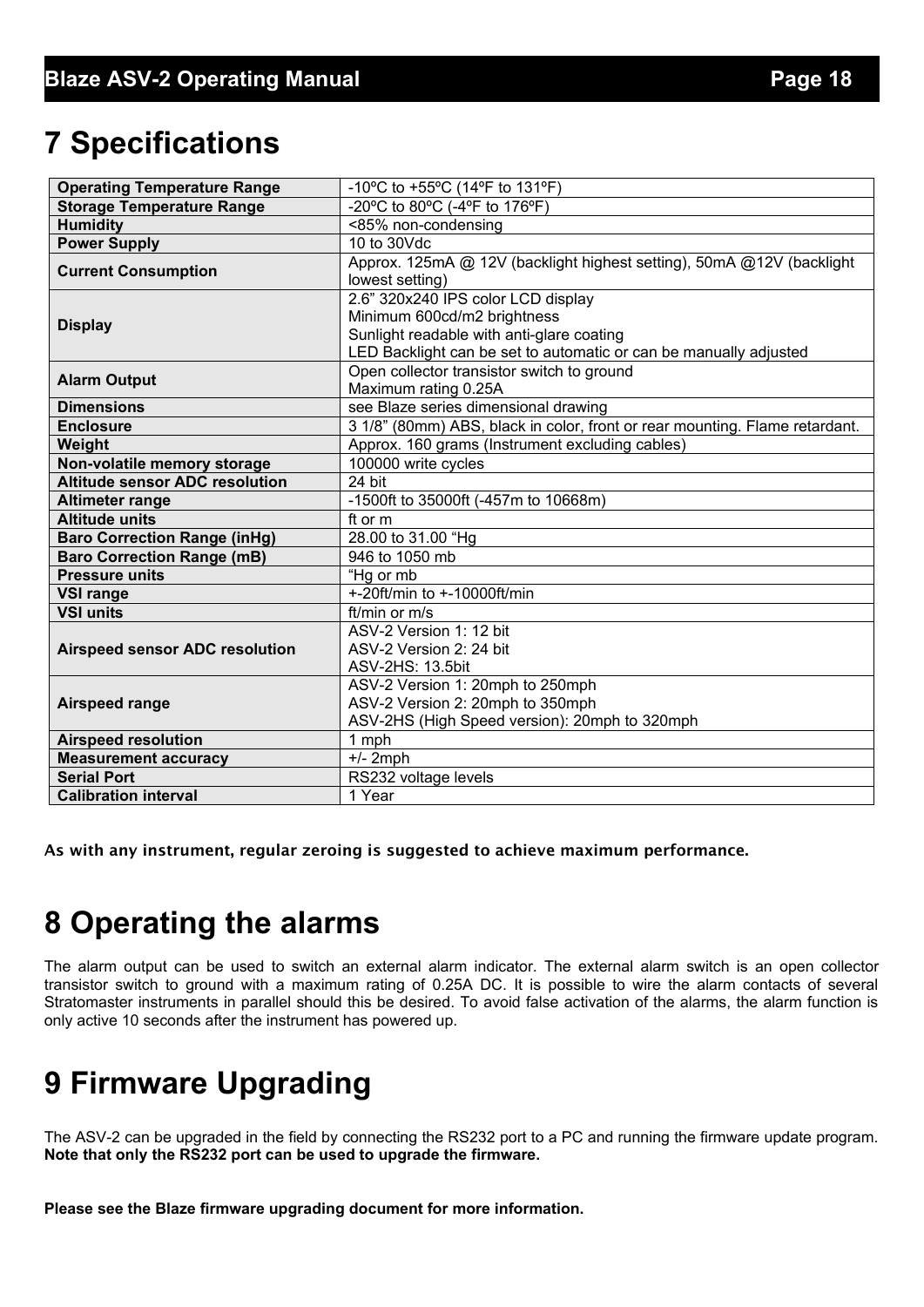# **10 Installation**

Connect a pitot tube to the "pressure port" and if required connect the static port.

Connect the static port to a suitable static air pressure line. If you have a slow aircraft or an aircraft where the internal cabin pressure does not change during flight and is equivalent to the outside air pressure you may find that it is not required to connect a static port. Most small aircraft such as ultralights or microlights do not require a connection to a static port. In these cases, simply leave the static port open. Ensure however that the static port does not receive pressurized air due to the forward movement of the aircraft. Be especially critical of your pod or panel if you do not use a static port. Any build up of a pressure differential due to ram air or suction can lead to large errors of the indicated airspeed and altitude. Static ports are usually mounted at a strategic position on the rear side of the aircraft fuselage for faster, pressurized aircraft.

The ASV-2 pressure ports take 4mm ID tubing. Use hose clamps to fasten the hose onto the ASV-2 pitot and static ports.

The ASV-2 allows you to calibrate the airspeed reading. This is done under the "AIRSPEED SETUP" menu item. The main reason for this is to be able to remove errors introduced due to the airflow around your aircraft which may have an effect on your pitot tube pressure.

### **10.1 Connection Diagram**

The use of an external 1A fuse is recommended. Connect the supply terminals to your aircrafts power supply. The ASV-2 can be used on both 12V and 24V without the use of any pre-regulators. Ensure that the supply voltage will not drop below 8V during operation as this may result in incorrect readings.

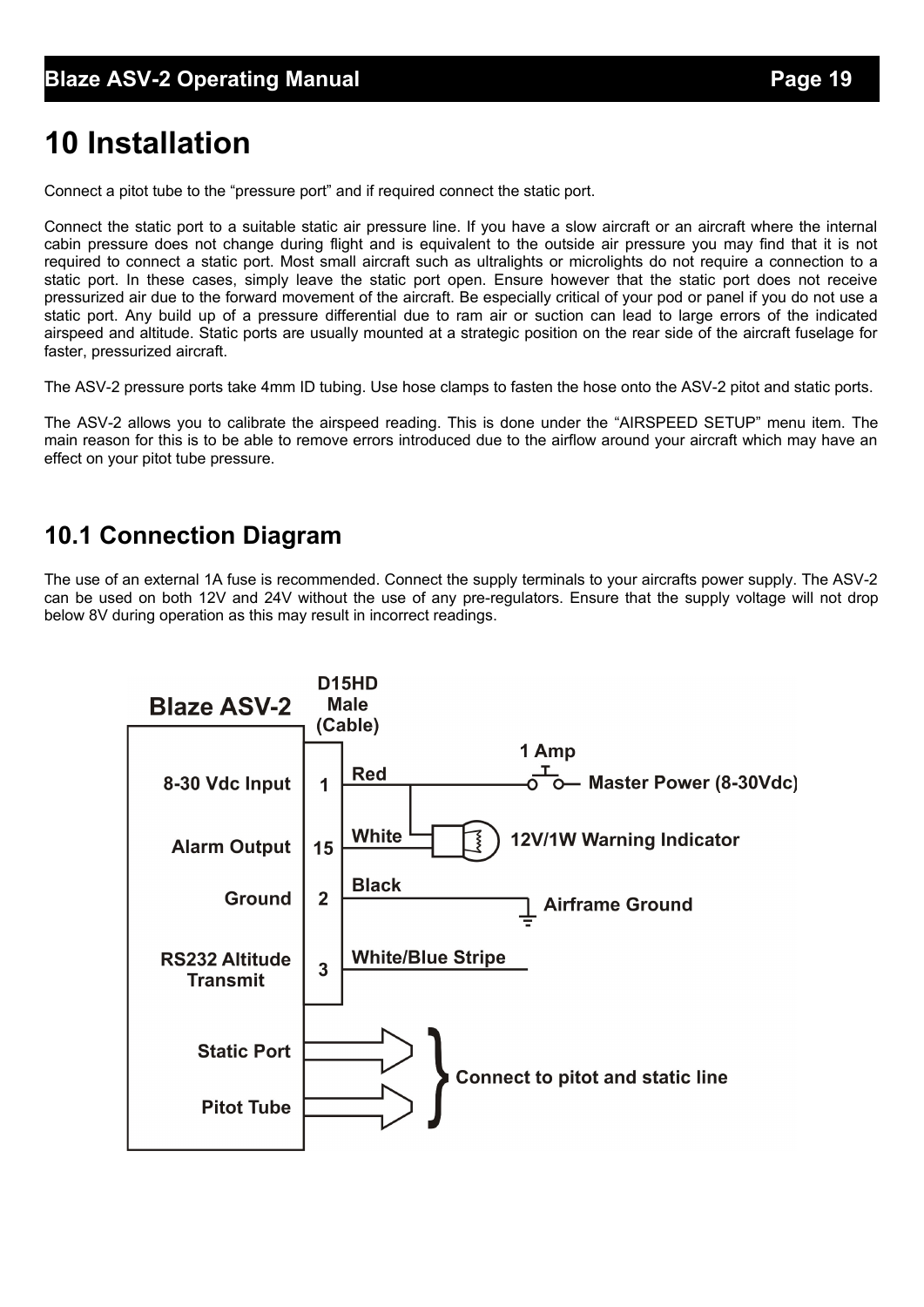### **10.2 Pressure Port Dimensions**

# **Version 1 pressure ports (Plastic)**



|   | <b>Inches</b> |            | <b>Millimeters</b> |            |  |
|---|---------------|------------|--------------------|------------|--|
|   | Min           | <b>Max</b> | Min                | <b>Max</b> |  |
| Α | 0.248         | 0.278      | 6.30               | 7.06       |  |
| B | 0.420         | 0.440      | 10.67              | 11.18      |  |
| C | 0.182         | 0.194      | 4.62               | 4.93       |  |
| D | 0.310         | 0.330      | 7.87               | 8.38       |  |

# **Version 2 pressure ports (Brass)**



|    | <b>Inches</b> | <b>Millimeters</b> |  |  |
|----|---------------|--------------------|--|--|
| А  | 0.157         |                    |  |  |
| Β  | 0.197         | 5                  |  |  |
| نا | 0.63          | 16                 |  |  |
| I. | 0.79          | 20                 |  |  |

### **10.3 Cable connections**

### **Main connector (D15 connector: Unit Female, Cable Male)**

| D <sub>15</sub> Pin | Color             | <b>Function</b>                           |
|---------------------|-------------------|-------------------------------------------|
|                     | <b>Red</b>        | 8-30Vdc power via power switch / circuit  |
|                     |                   | breaker and fuse.                         |
| 2                   | <b>Black</b>      | Ground.                                   |
| 3                   | <b>White/Blue</b> | RS232 Transmit data (Firmware upgrading / |
|                     | <b>Stripe</b>     | <b>RS232 Altitude output)</b>             |
| 4                   | -                 | RS232 Receive data (Firmware upgrading)   |
| 15                  | White             | <b>Alarm Output (Open collector)</b>      |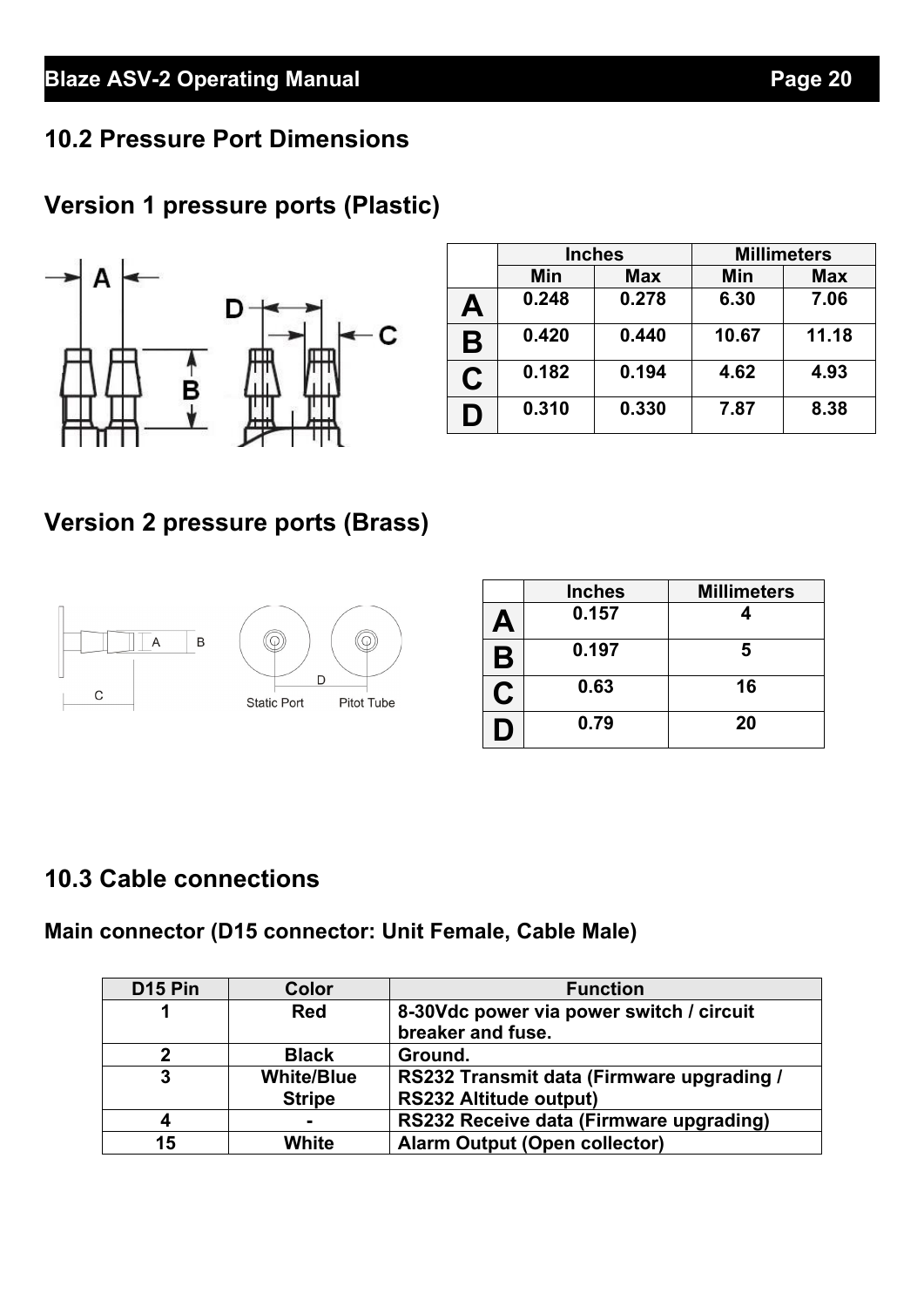# **10.4 CNV-ALT (Serial altitude to parallel Gillham code converter)**



The CNV-ALT accepts RS232 serial data from a compatible MGL Avionics instrument and produces parallel Gillham codes in a format compatible with mode C transponders. The ASV-2 serial protocol must be set to MGL Avionics.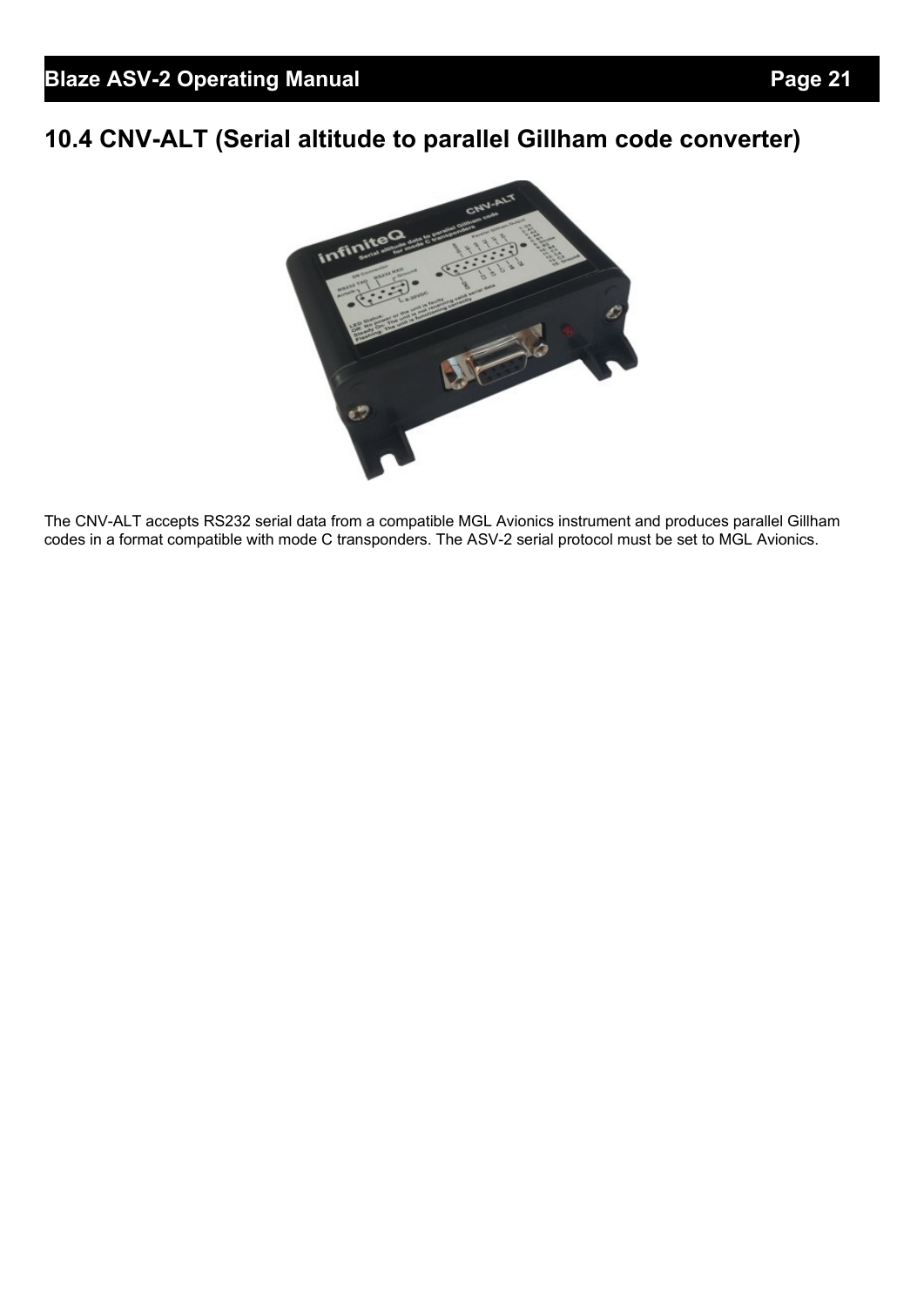# **11 Dimensions**



# Stratomaster Blaze 3.125" (80mm) Dimensions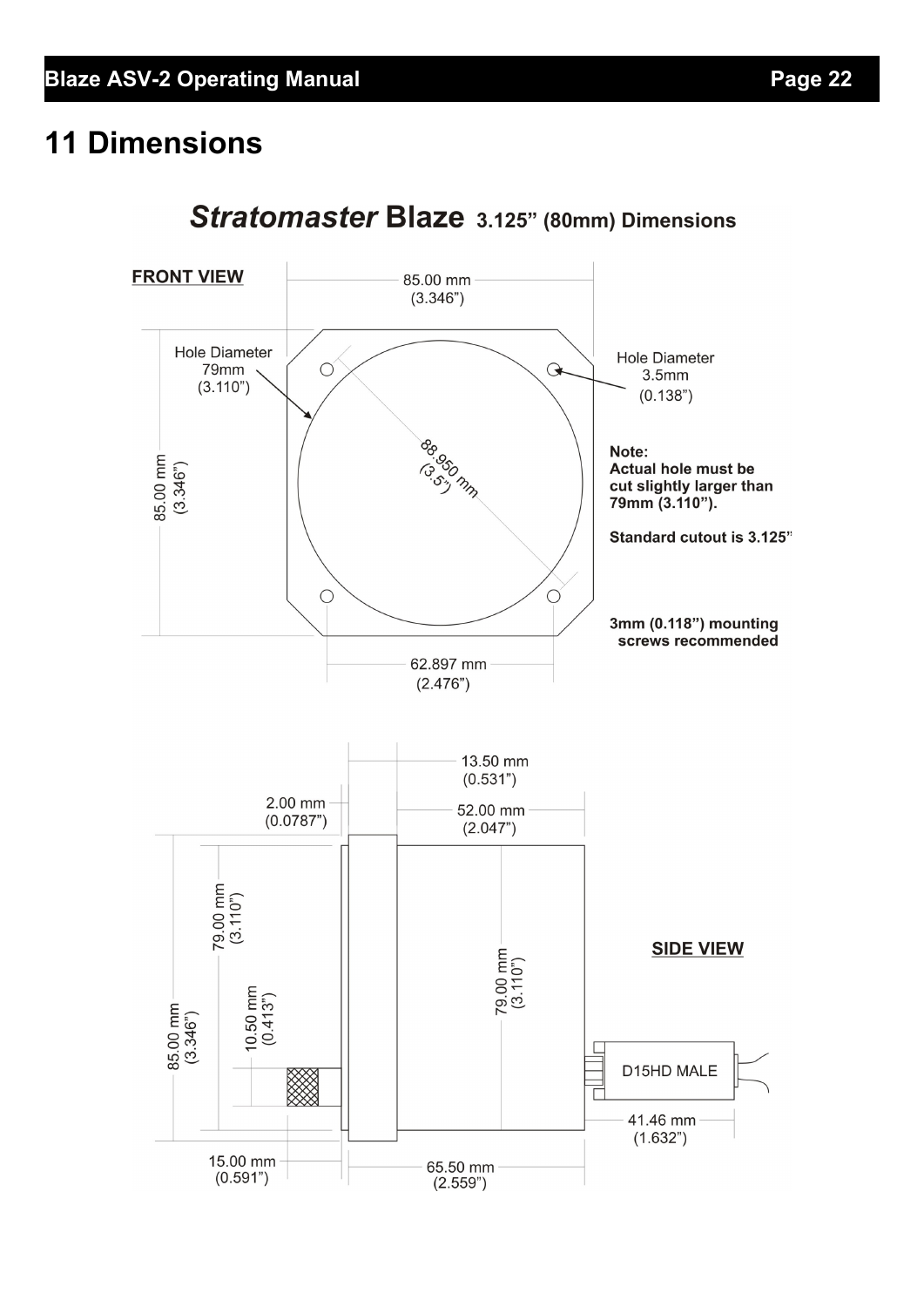# **12 Cleaning**

The unit should not be cleaned with any abrasive substances. The screen is very sensitive to certain cleaning materials and should only be cleaned using a clean, damp cloth.

> **Warning:** The ASV-2 is not waterproof, serious damage could occur if the unit is exposed to water and/or spray jets.

# **13 Warranty**

This product carries a warranty for a period of one year from date of purchase against faulty workmanship or defective materials, provided there is no evidence that the unit has been mishandled or misused. Warranty is limited to the replacement of faulty components and includes the cost of labor. Shipping costs are for the account of the purchaser.

**Note:** Product warranty excludes damages caused by unprotected, unsuitable or incorrectly wired electrical supplies and or sensors, and damage caused by inductive loads.

# **14 Disclaimer**

Operation of this instrument is the sole responsibility of the purchaser of the unit. The user must make themselves familiar with the operation of this instrument and the effect of any possible failure or malfunction.

This instrument is not certified by the FAA. Fitting of this instrument to certified aircraft is subject to the rules and conditions pertaining to such in your country. Please check with your local aviation authorities if in doubt. This instrument is intended for ultralight, microlight, home built and experimental aircraft. Operation of this instrument is the sole responsibility of the pilot in command (PIC) of the aircraft. This person must be proficient and carry a valid and relevant pilot's license. This person has to make themselves familiar with the operation of this instrument and the effect of any possible failure or malfunction. Under no circumstances does the manufacturer condone usage of this instrument for IFR flights.

#### **IMPORTANT NOTICE:**

You must make your own determination if the products sold by MGL Avionics are safe and effective for your intended applications. MGL Avionics makes no representations or warranties as to either the suitability of any of the products we sell as to your particular application or the compatibility of any of the products we sell with other products you may buy from us or anywhere else, and we disclaim any warranties or representations that may otherwise arise by law. Also, we offer no specific advice on how to install any of the products we sell other than passing along anything that may have been provided to us by the manufacturer or other issues. If you are in need of further information or guidance, please turn to the manufacturer, FAA Advisory Circulars and guidance materials, the Experimental Aircraft Association, or other reputable sources.

**Continuing development sometimes necessitates specification changes without notice.**